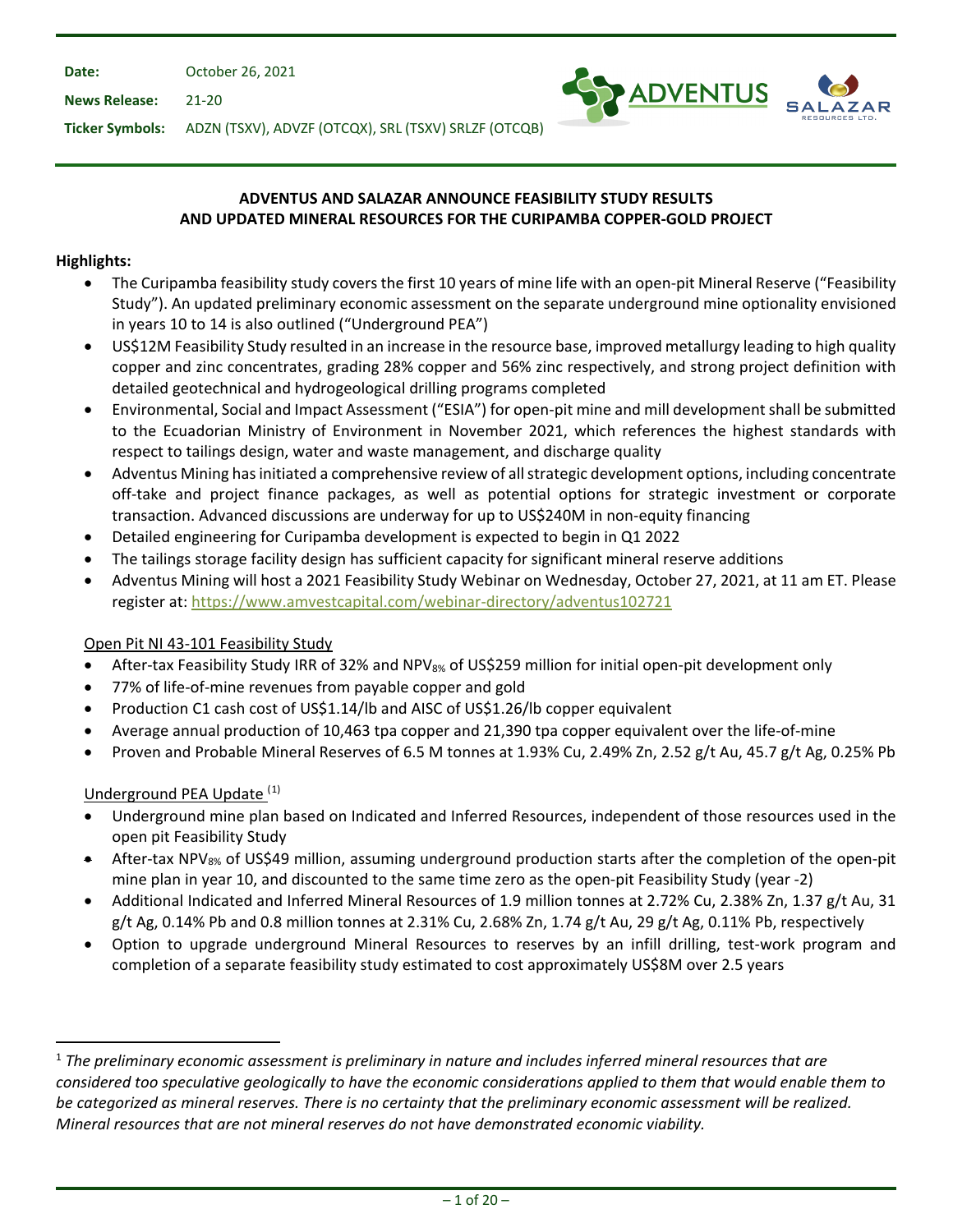| Date:               | October 26, 2021                                                     |                   |
|---------------------|----------------------------------------------------------------------|-------------------|
| News Release: 21-20 |                                                                      | <b>SPADVENTUS</b> |
|                     | Ticker Symbols: ADZN (TSXV), ADVZF (OTCQX), SRL (TSXV) SRLZF (OTCQB) |                   |

**Toronto, October 26, 2021 – Adventus Mining Corporation** ("Adventus") (TSX-V: ADZN, OTCQX: ADVZF) and **Salazar Resources Limited** ("Salazar") (TSX-V: SRL, OTCQB: SRLZF) (collectively the "Partners") are pleased to announce the feasibility study results, the first estimate of Mineral Reserves, and updated Mineral Resources for the El Domo volcanogenic massive sulphide deposit, located within the 21,537-hectare Curipamba project in central Ecuador ("Curipamba" or "El Domo"). The Feasibility Study was commissioned by Adventus and led by DRA Americas Inc. ("DRA") to further advance the engineering design and future construction of an open-pit mine and facilities to produce concentrates of copper, zinc, and lead with significant gold and silver credits. This work has been completed as part of Adventus's option agreement with Salazar whereby Adventus may earn a 75% ownership interest in the Curipamba project with a preferential 95% payback of future cash flows until its investment has been fully repaid. The Feasibility Study results will be summarized in an independent National Instrument 43-101 Technical Report ("NI 43-101") and filed on the companies' SEDAR profiles within 45 days. After filing of the NI 43-101 Technical Report, Adventus will have then fulfilled the company's earn-in requirements under the Curipamba option agreement with Salazar, having also spent more than the required US\$25M (approximately US\$38.9M up to June 30, 2021 since October 2017). The Partners will then enter into a joint venture agreement governed by a pre-agreed shareholders agreement.

President and CEO of Adventus, Christian Kargl-Simard stated:

"*The completion of the Curipamba feasibility study is a major milestone for the Adventus Mining and Salazar partnership, with the results highlighting the project's attractive economics, improvements since the 2019 PEA, and benefits to many stakeholders. Across valuation metrics and benchmarks – highlighted by its low capital intensity, lowest quartile production costs and forecast free cash flows – Curipamba is an exceptional copper-gold investment proposition not only within the Americas but also globally. The technical and economic results of the study also reinforce the viability of the Curipamba project to stakeholders in Ecuador as the government seeks to support direct investment in its rapidly growing mining sector. In addition to the formal completion of partnership earn-in requirements, we look forward to providing exciting news updates prior to the initiation of detailed engineering at the start of 2022. We also see meaningful value creation through expanding the underground resource and the potential of accelerating its development in earlier years with an expansion funded through future cash flows."*

President and CEO of Salazar, Fredy Salazar stated:

"*We want to thank our partner Adventus Mining for its leadership in advancing the Curipamba project, including the bestpractice engineering work completed by the international technical team that will benefit many stakeholders in our home country of Ecuador. Salazar has been uniquely involved at Curipamba since the discovery of the El Domo deposit in 2007. We are proud of today's milestone with maiden Mineral Reserves and now look forward to the execution path towards future construction and operations."*

# **Updated Mineral Resource Estimate**

An update to the Mineral Resource estimate (Table 1a to 1c) for El Domo deposit at Curipamba has been completed as part of the Feasibility Study to include all recent infill drilling completed in 2020 and 2021. The updated Mineral Resource estimate has an effective date of October 26, 2021 and is disclosed in accordance with National Instrument 43-101 Standards of Disclosure for Mineral Projects and prepared by SLR Consulting (Canada) Ltd. ("SLR"), formerly Roscoe Postle Associates.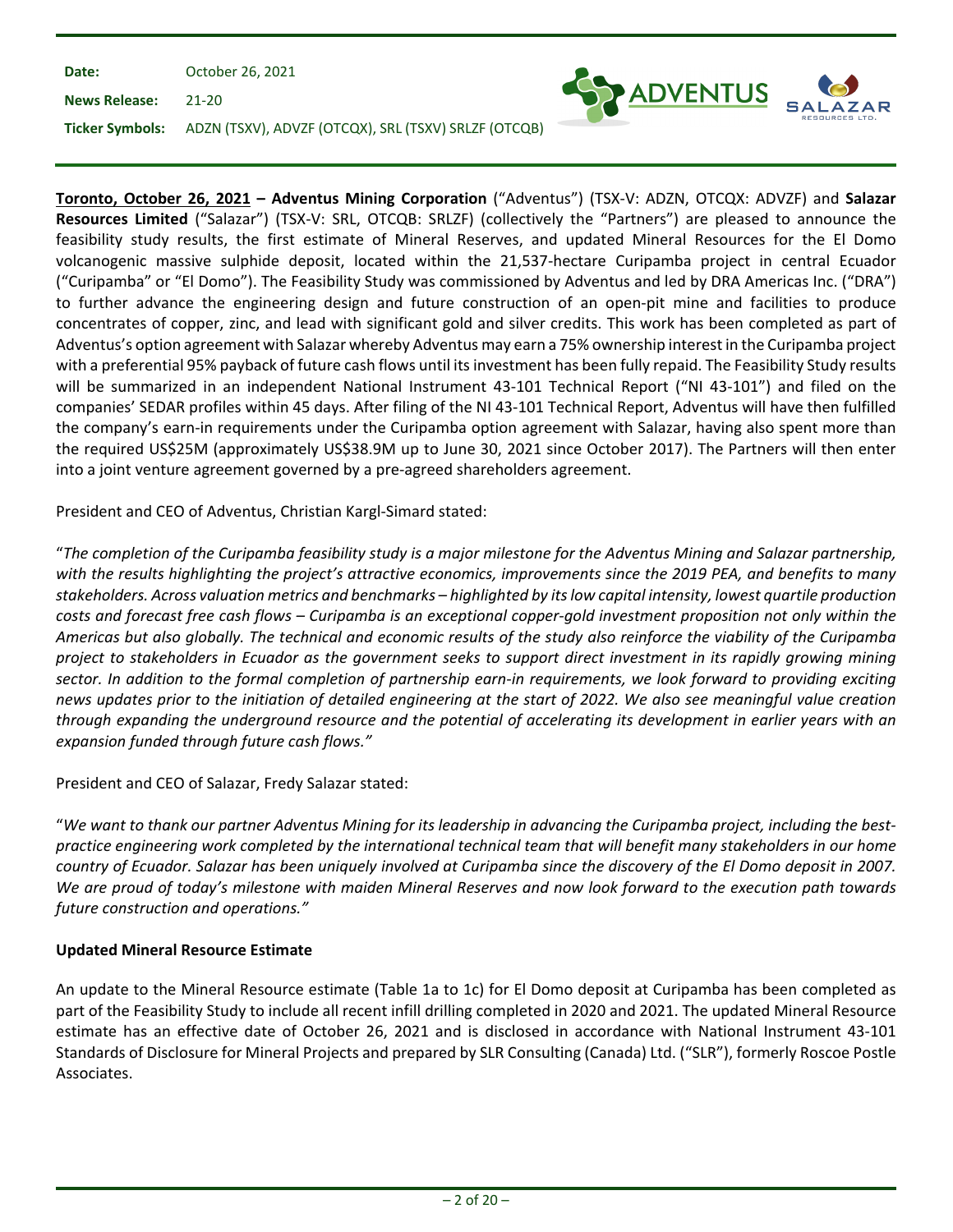| Date:                  | October 26, 2021                                     |                     |
|------------------------|------------------------------------------------------|---------------------|
| <b>News Release:</b>   | 21-20                                                | <b>SEX ADVENTUS</b> |
| <b>Ticker Symbols:</b> | ADZN (TSXV), ADVZF (OTCQX), SRL (TSXV) SRLZF (OTCQB) |                     |

The updated Mineral Resource estimate is supported by information provided from 391 core boreholes, totaling 74,992 metres, completed between 2007 and 2021 and possesses a similar footprint to the previous Mineral Resource estimate (see May 2, 2019 news release). The infill drilling in 2020 and 2021 resulted in the upgrading of portions of the Mineral Resource from previously classified Indicated to Measured and Inferred to Indicated categories. Other highlights include copper grades increasing by 9%.

SA

|                             |                       | Grade        |           |           |             |             | <b>Contained Metal</b> |            |            |             |             |
|-----------------------------|-----------------------|--------------|-----------|-----------|-------------|-------------|------------------------|------------|------------|-------------|-------------|
| <b>Resource</b><br>Category | <b>Tonnes</b><br>(Mt) | Cu<br>$(\%)$ | Pb<br>(%) | Zn<br>(%) | Au<br>(g/t) | Ag<br>(g/t) | Cu<br>(kt)             | Pb<br>(kt) | Zn<br>(kt) | Au<br>(koz) | Ag<br>(koz) |
| <b>Measured</b>             | 3.2                   | 2.61         | 0.24      | 2.50      | 3.03        | 45          | 84.9                   | 7.7        | 81.1       | 316         | 4,704       |
| <b>Indicated</b>            | 5.7                   | 1.83         | 0.24      | 2.64      | 1.98        | 45          | 104.5                  | 13.9       | 150.6      | 364         | 8,265       |
| $M+I$                       | 9.0                   | 2.11         | 0.24      | 2.59      | 2.36        | 45          | 189.4                  | 21.6       | 231.7      | 680         | 12,969      |
| <b>Inferred</b>             | 1.1                   | 1.72         | 0.14      | 2.18      | 1.62        | 32          | 18.5                   | 1.5        | 23.6       | 57          | 1,118       |

**Table 1a. Total Mineral Resource for El Domo, Curipamba Project – October 26, 2021 (sum of table 1b and 1c)**

| Table 1b. Pit Constrained Mineral Resource for El Domo, Curipamba Project - October 26, 2021 |  |  |  |  |  |  |
|----------------------------------------------------------------------------------------------|--|--|--|--|--|--|
|----------------------------------------------------------------------------------------------|--|--|--|--|--|--|

| <b>Resource</b>  | <b>Tonnes</b> | Grade     |           |           |             |             | <b>Contained Metal</b> |            |            |             |             |
|------------------|---------------|-----------|-----------|-----------|-------------|-------------|------------------------|------------|------------|-------------|-------------|
| <b>Category</b>  | (Mt)          | Cu<br>(%) | Pb<br>(%) | Zn<br>(%) | Au<br>(g/t) | Ag<br>(g/t) | Cu<br>(kt)             | Pb<br>(kt) | Zn<br>(kt) | Au<br>(koz) | Ag<br>(koz) |
| <b>Measured</b>  | 3.2           | 2.61      | 0.24      | 2.50      | 3.03        | 45          | 84.9                   | 7.7        | 81.1       | 316         | 4,704       |
| <b>Indicated</b> | 3.8           | 1.38      | 0.30      | 2.77      | 2.29        | 52          | 52.6                   | 11.3       | 105.2      | 280         | 6,370       |
| $M+1$            | 7.1           | 1.95      | 0.27      | 2.64      | 2.63        | 49          | 137.5                  | 19.0       | 186.3      | 596         | 11,074      |
| <b>Inferred</b>  | 0.3           | 0.34      | 0.20      | 1.01      | 1.34        | 39          | 1.2                    | 0.7        | 3.5        | 15          | 430         |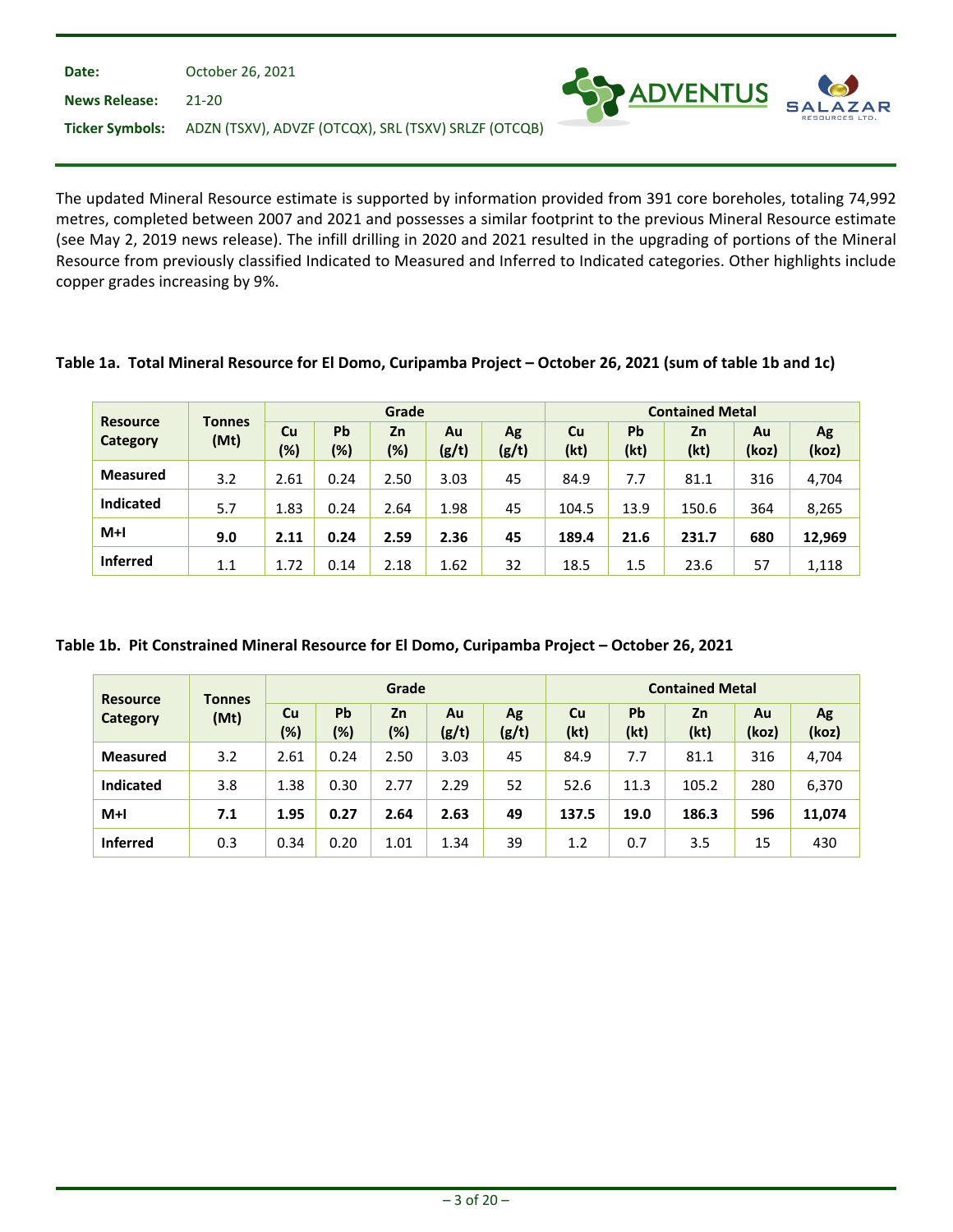**News Release:** 21-20



**Ticker Symbols:** ADZN (TSXV), ADVZF (OTCQX), SRL (TSXV) SRLZF (OTCQB)

# **Table 1c. Underground Mineral Resource for El Domo, Curipamba Project – October 26, 2021**

| <b>Resource</b>                            | <b>Tonnes (Mt)</b>                                                                                                                                                                                                                                                                                                                                                                                                                                                                                                                                                                                                                                                                                                                                                                                                                                                                                                                                                                                                                                                                                                                                                                   |           |           | Grade     |             |                                                                                                                                                                                                                                                                                                                                          | <b>Contained Metal</b> |            |            |             |             |  |
|--------------------------------------------|--------------------------------------------------------------------------------------------------------------------------------------------------------------------------------------------------------------------------------------------------------------------------------------------------------------------------------------------------------------------------------------------------------------------------------------------------------------------------------------------------------------------------------------------------------------------------------------------------------------------------------------------------------------------------------------------------------------------------------------------------------------------------------------------------------------------------------------------------------------------------------------------------------------------------------------------------------------------------------------------------------------------------------------------------------------------------------------------------------------------------------------------------------------------------------------|-----------|-----------|-----------|-------------|------------------------------------------------------------------------------------------------------------------------------------------------------------------------------------------------------------------------------------------------------------------------------------------------------------------------------------------|------------------------|------------|------------|-------------|-------------|--|
| Category                                   |                                                                                                                                                                                                                                                                                                                                                                                                                                                                                                                                                                                                                                                                                                                                                                                                                                                                                                                                                                                                                                                                                                                                                                                      | Cu<br>(%) | Pb<br>(%) | Zn<br>(%) | Au<br>(g/t) | Ag<br>(g/t)                                                                                                                                                                                                                                                                                                                              | Cu<br>(kt)             | Pb<br>(kt) | Zn<br>(kt) | Au<br>(koz) | Ag<br>(koz) |  |
| <b>Indicated</b>                           | 1.9                                                                                                                                                                                                                                                                                                                                                                                                                                                                                                                                                                                                                                                                                                                                                                                                                                                                                                                                                                                                                                                                                                                                                                                  | 2.72      | 0.14      | 2.38      | 1.37        | 31                                                                                                                                                                                                                                                                                                                                       | 51.9                   | 2.6        | 45.4       | 84          | 1,895       |  |
| <b>Inferred</b>                            | 0.8                                                                                                                                                                                                                                                                                                                                                                                                                                                                                                                                                                                                                                                                                                                                                                                                                                                                                                                                                                                                                                                                                                                                                                                  | 2.31      | 0.11      | 2.68      | 1.74        | 29                                                                                                                                                                                                                                                                                                                                       | 17.3                   | 0.8        | 20.1       | 42          | 688         |  |
| Notes:<br>1.<br>2.<br>3.<br>4.<br>5.<br>6. | CIM Definition Standards (2014) definitions were followed for Mineral Resources.<br>Mineral Resources are reported above a cut-off NSR value of US\$29/t for Mineral Resources amenable to open-pit mining and the<br>underground portion of the 2021 Mineral Resources are reported with mining shapes which were generated using a \$105/t NSR cut-<br>off value.<br>The NSR value is based on estimated metallurgical recoveries, assumed metal prices, and smelter terms, which include payable<br>factors treatment charges, penalties, and refining charges.<br>Mineral Resources are estimated using the metal price assumptions: US\$4.00/lb Cu, US\$1.05/lb Pb, US\$1.30/lb Zn, US\$1,800/oz Au,<br>and US\$24/oz Ag.<br>Metallurgical recovery assumptions were based on three mineral types defined by the metal ratio Cu/(Pb+Zn):<br>Zinc Mineral (Cu/(Pb+Zn) <0.33): 86% Cu, 90% Pb, 97% Zn, 68% Au and 78% Ag<br>а.<br>b.<br>Mixed Cu/Zn Mineral (0.33≤ Cu/(Pb+Zn) ≤3.0): 86% Cu, 82% Pb, 95% Zn, 55% Au and 67% Aq<br>Copper Mineral (Cu/(Pb+Zn) >3.0): 80% Cu, 37% Pb, 36% Zn, 14% Au and 29% Ag<br>c.<br>NSR factors were also based on the metal ratio Cu/(Pb+Zn): |           |           |           |             |                                                                                                                                                                                                                                                                                                                                          |                        |            |            |             |             |  |
|                                            | а.<br>b.<br>US\$/g Ag<br>c.                                                                                                                                                                                                                                                                                                                                                                                                                                                                                                                                                                                                                                                                                                                                                                                                                                                                                                                                                                                                                                                                                                                                                          |           |           |           |             | Zinc Mineral (Cu/(Pb+Zn) <0.33): 53.41 US\$/% Cu, 7.99 US\$/% Pb, 13.47 US\$/% Zn, 30.91 US\$/g Au and 0.39 US\$/g Ag<br>Mixed Cu/Zn Mineral (0.33≤ Cu/(Pb+Zn) ≤3.0): 58.99 US\$/% Cu, 7.05 US\$/% Pb ,13.41 US\$/% Zn, 25.12 US\$/q Au and 0.34<br>Copper Mineral (Cu/(Pb+Zn) >3.0): 57.83 US\$/% Cu, 6.84 US\$/g Au and 0.19 US\$/g Ag |                        |            |            |             |             |  |
| 7.                                         | Bulk density interpolated on a block per block basis using assayed value, the correlation between measured density values and iron<br>content, and base metal grade. The bulk densities range between 2.1 t/m <sup>3</sup> and 4.6 t/m <sup>3</sup>                                                                                                                                                                                                                                                                                                                                                                                                                                                                                                                                                                                                                                                                                                                                                                                                                                                                                                                                  |           |           |           |             |                                                                                                                                                                                                                                                                                                                                          |                        |            |            |             |             |  |
| 8.                                         | Mineral Resources are inclusive of Mineral Reserves.                                                                                                                                                                                                                                                                                                                                                                                                                                                                                                                                                                                                                                                                                                                                                                                                                                                                                                                                                                                                                                                                                                                                 |           |           |           |             |                                                                                                                                                                                                                                                                                                                                          |                        |            |            |             |             |  |
| 9.                                         | Mineral Resources that are not Mineral Reserves do not have demonstrated economic viability.                                                                                                                                                                                                                                                                                                                                                                                                                                                                                                                                                                                                                                                                                                                                                                                                                                                                                                                                                                                                                                                                                         |           |           |           |             |                                                                                                                                                                                                                                                                                                                                          |                        |            |            |             |             |  |
| 10.                                        | The underground portion of the Mineral Resources are reported within underground reporting shapes and include low grade blocks<br>falling within the shapes.                                                                                                                                                                                                                                                                                                                                                                                                                                                                                                                                                                                                                                                                                                                                                                                                                                                                                                                                                                                                                         |           |           |           |             |                                                                                                                                                                                                                                                                                                                                          |                        |            |            |             |             |  |
|                                            | 11. QP is not aware of any environmental, permitting, legal, title, taxation, socio-economic, marketing, political, or other relevant                                                                                                                                                                                                                                                                                                                                                                                                                                                                                                                                                                                                                                                                                                                                                                                                                                                                                                                                                                                                                                                |           |           |           |             |                                                                                                                                                                                                                                                                                                                                          |                        |            |            |             |             |  |
|                                            | factors that could materially affect the Mineral Resource estimate                                                                                                                                                                                                                                                                                                                                                                                                                                                                                                                                                                                                                                                                                                                                                                                                                                                                                                                                                                                                                                                                                                                   |           |           |           |             |                                                                                                                                                                                                                                                                                                                                          |                        |            |            |             |             |  |
|                                            | 12. Numbers may not add due to rounding.                                                                                                                                                                                                                                                                                                                                                                                                                                                                                                                                                                                                                                                                                                                                                                                                                                                                                                                                                                                                                                                                                                                                             |           |           |           |             |                                                                                                                                                                                                                                                                                                                                          |                        |            |            |             |             |  |
|                                            |                                                                                                                                                                                                                                                                                                                                                                                                                                                                                                                                                                                                                                                                                                                                                                                                                                                                                                                                                                                                                                                                                                                                                                                      |           |           |           |             |                                                                                                                                                                                                                                                                                                                                          |                        |            |            |             |             |  |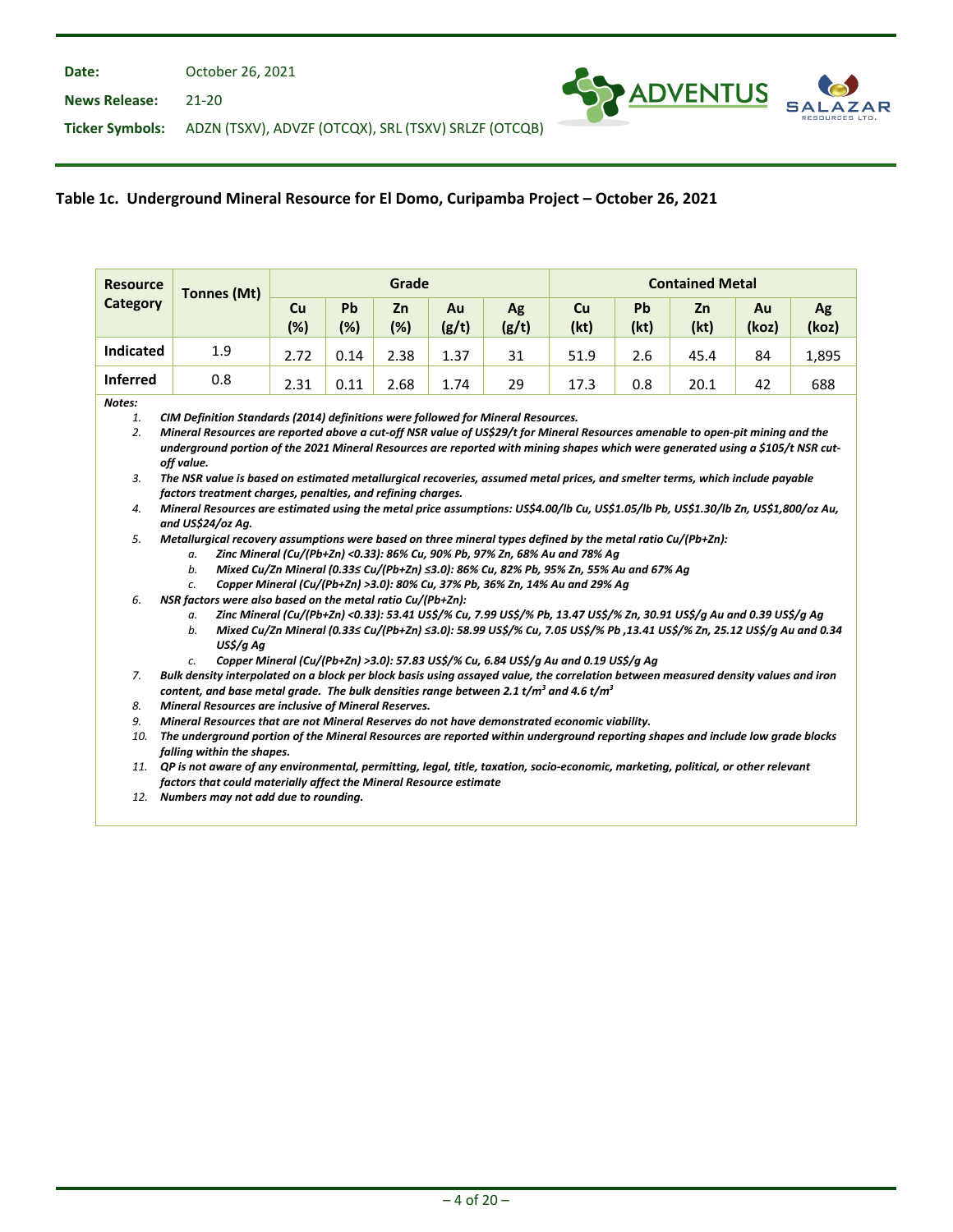#### **Feasibility Study Mineral Reserves**

The basis of the Curipamba Feasibility Study is on the maiden open-pit Mineral Reserves that were estimated from the updated open-pit Mineral Resources and on the mine design by DRA (Table 2).

**SY ADVENTUS** 

#### **Table 2: Open-Pit Mineral Reserves Statement**

| <b>Classification</b>    |                        | Grade     |           |              |             |             | <b>Contained Metal</b> |            |            |             |             |
|--------------------------|------------------------|-----------|-----------|--------------|-------------|-------------|------------------------|------------|------------|-------------|-------------|
|                          | <b>Tonnage</b><br>(kt) | Cu<br>(%) | Pb<br>(%) | Zn<br>$(\%)$ | Au<br>(g/t) | Ag<br>(g/t) | <b>Cu</b><br>(kt)      | Pb<br>(kt) | Zn<br>(kt) | Au<br>(koz) | Ag<br>(koz) |
| <b>Proven Reserves</b>   | 3,136                  | 2.50      | 0.2       | 2.30         | 2.83        | 41          | 78.4                   | 6.7        | 72.0       | 285         | 4175        |
| <b>Probable Reserves</b> | 3,343                  | 1.39      | 0.3       | 2.67         | 2.23        | 50          | 46.4                   | 9.4        | 89.4       | 240         | 5342        |
| Proven + Probable        | 6,478                  | 1.93      | 0.2       | 2.49         | 2.52        | 46          | 124.9                  | 16.2       | 161.4      | 525         | 9517        |

*Notes:*

*1. Waste: Ore Strip Ratio 6.02 : 1 not including pre-strip waste and 8.59 : 1 including pre-strip waste*

*2. The effective date of the Mineral Reserve Estimate is October 22, 2021.*

*3. Mineral Reserves are reported in accordance with CIM Definition Standards (2014) and best practice guidelines (2019).*

*4. An NSR cut-off grade of US\$32.99 was used for all material.*

*5. Mineral reserves were estimated at a gold price of \$1,630/oz, a silver price of \$21.00/oz, a lead price of \$0.92/lb, a zinc price of \$1.16/lb, and a copper price of \$3.31/lb; they include modifying factors related to mining cost, dilution, mine recovery, process recoveries and costs, G&A, royalties, and rehabilitation costs.*

*6. Figures have been rounded to an appropriate level of precision for the reporting of Mineral Reserves.*

*7. Due to rounding, some columns or rows may not compute exactly as shown.*

*8. The Mineral Reserves are stated as dry tonnes processed at the crusher.*

**9.** *Tonnages are presented in metric tonnes*

## **Open-Pit Feasibility Study**

The Feasibility Study is based only on open-pit Mineral Reserves, whereas the 2019 preliminary economic assessment included both the open pit and potential underground Mineral Resources ("2019 PEA"). Table 3 and Figure 1 provide a summary of the key Feasibility Study results and cash flows respectively, with sensitivity scenarios for higher and lower metal prices also shown.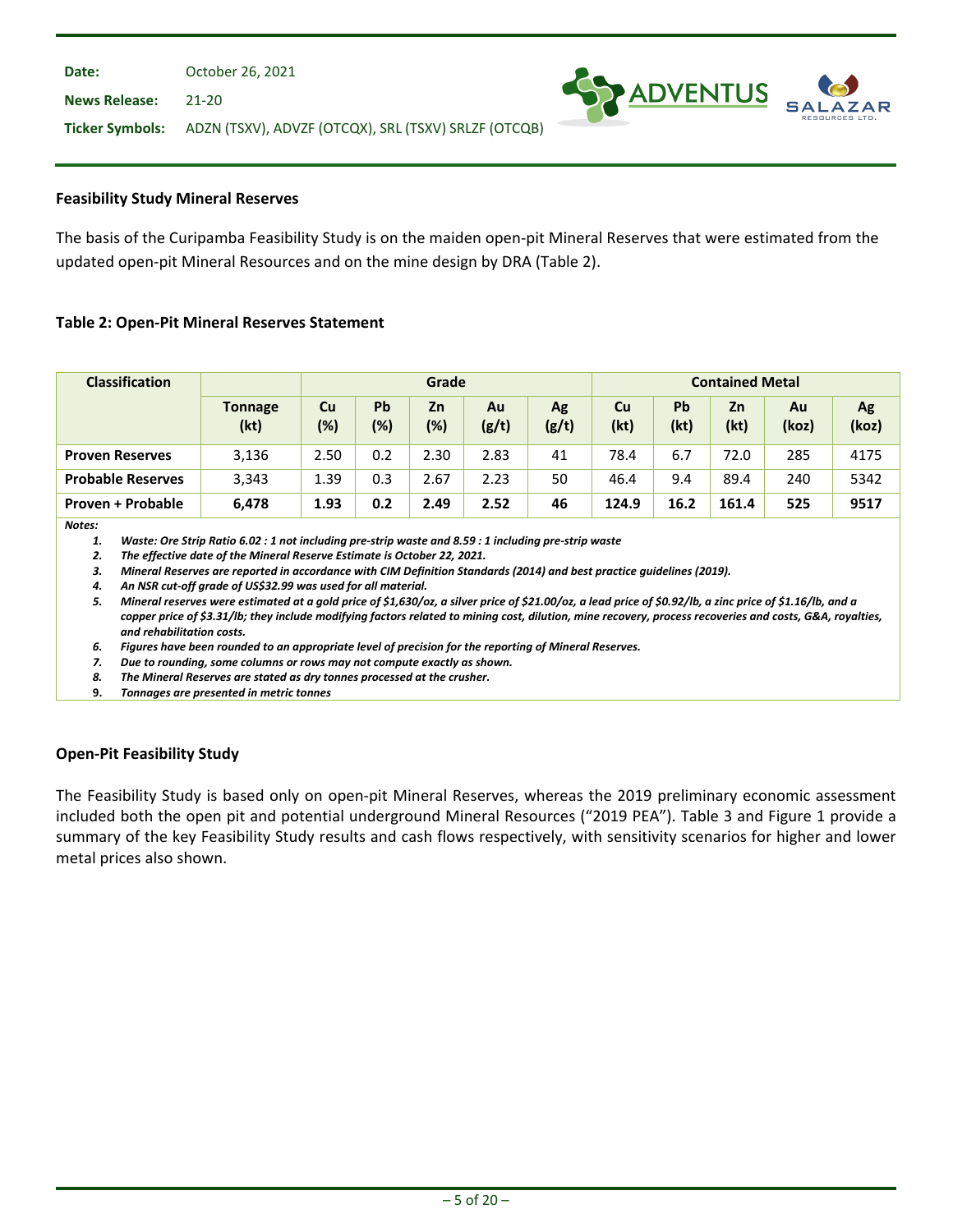**Date:** October 26, 2021

**News Release:** 21-20



**Ticker Symbols:** ADZN (TSXV), ADVZF (OTCQX), SRL (TSXV) SRLZF (OTCQB)

#### **Table 3: Open Pit Feasibility Study Results**

| <b>Open Pit Feasibility Study Results</b>                                            | <b>Feasibility Study</b><br><b>Base Case</b> | -15% Price Deck | <b>Spot Prices as of</b><br>October 19, 2021 |  |  |  |
|--------------------------------------------------------------------------------------|----------------------------------------------|-----------------|----------------------------------------------|--|--|--|
| After-Tax NPV (US\$ million, 8% discount rate) (1)                                   | \$259                                        | \$159           | \$423                                        |  |  |  |
| After-Tax IRR (%) <sup>(2)</sup>                                                     | 32%                                          | 23%             | 44%                                          |  |  |  |
| <b>Cumulative First 6 Years of After-Tax Cashflow</b><br>(US\$ million undiscounted) | \$495<br>\$391                               |                 | \$664                                        |  |  |  |
| Initial Capital Cost (US\$ M, incl. refundable VAT) (3)                              |                                              | \$248           |                                              |  |  |  |
| Total Life of Mine Capital Cost including Closure (US\$ M) <sup>(4)</sup>            |                                              | \$316           |                                              |  |  |  |
| AISC (US\$/lb CuEq Basis) <sup>(5)</sup>                                             | \$1.26                                       | \$1.23          | \$1.41                                       |  |  |  |
| <b>Payback Period (years)</b>                                                        | 2.6                                          | 3.2             | 2.1                                          |  |  |  |
| Nominal processing capacity (tpd)                                                    | 1,850                                        |                 |                                              |  |  |  |
|                                                                                      | $Cu = 11$ kt                                 |                 |                                              |  |  |  |
|                                                                                      | $Au = 26 koz$                                |                 |                                              |  |  |  |
| Average annual payable production (Years 1 - 9) <sup>(6)</sup>                       | $Zn = 12$ kt                                 |                 |                                              |  |  |  |
|                                                                                      | $Ag = 488$ koz                               |                 |                                              |  |  |  |
|                                                                                      |                                              | $Pb = 0.5$ kt   |                                              |  |  |  |
|                                                                                      | CuEq= 23 kt                                  | $CuEq = 22 kt$  | CuEq= 21 kt                                  |  |  |  |
|                                                                                      | \$1,700/oz Au                                | \$1,445/oz Au   | \$1,766/oz Au                                |  |  |  |
|                                                                                      | \$23.00 /oz Ag                               | \$19.55 /oz Ag  | \$23.29 / oz Ag                              |  |  |  |
| <b>Metal prices assumed</b>                                                          | \$3.50 /lb Cu                                | \$2.98 /lb Cu   | \$4.72 /lb Cu                                |  |  |  |
|                                                                                      | \$0.95 /lb Pb                                | \$0.81 /lb Pb   | \$1.10 /lb Pb                                |  |  |  |
|                                                                                      | \$1.20 /lb Zn                                | \$0.98 /lb Zn   | \$1.70 /lb Zn                                |  |  |  |

*Notes:*

*1) Unless otherwise noted in this news release, all currencies are reported in US dollars on a 100% project basis*

*2) Assumes an 18-month construction period as the basis for the internal rate of return ("IRR") and net present value ("NPV") calculations*

*3) Capital cost estimates are to AACE class 3, are based primarily on contractor quotes and vendor equipment pricing, and includes 12% VAT (~\$25M total) on the applicable work/materials, as well as an approximate 10% contingency. A developmental capital package (~\$25M) for the progression of early works and project design is assumed to be sunk and not included in the capital costshown here. It is envisioned to be spent prior to a construction decision.*

*4) Includes credit for \$10M salvage at end of mine life*

*5) All-in sustaining cost per pound copper, cash cost per pound and cash cost per pound are not measures recognized under IFRS and are referred to as non-GAAP measures. These measures have no standardized meaning under IFRS and may not be comparable to similar measures presented by other companies. Refer to the "Non-GAAP Financial Measures" section of the Management's Discussion and Analysis for the three and twelve months ended December 31, 2021 for more information about non-GAAP measures. All-in sustaining cost per pound copper represents mining, processing, site general and administrative costs, royalties, refining, penalties, concentrate transport, and sustaining capital dividend by payable copper equivalent pounds. Copper Equivalent Calculation:(Payable Metals NSR Ag,Zn,Pb,Au, Ag)/(Payable Metals NSR Cu)\* (Payable Copper t)*

*6) Year 10 excluded from the average as it is a partial year of production.*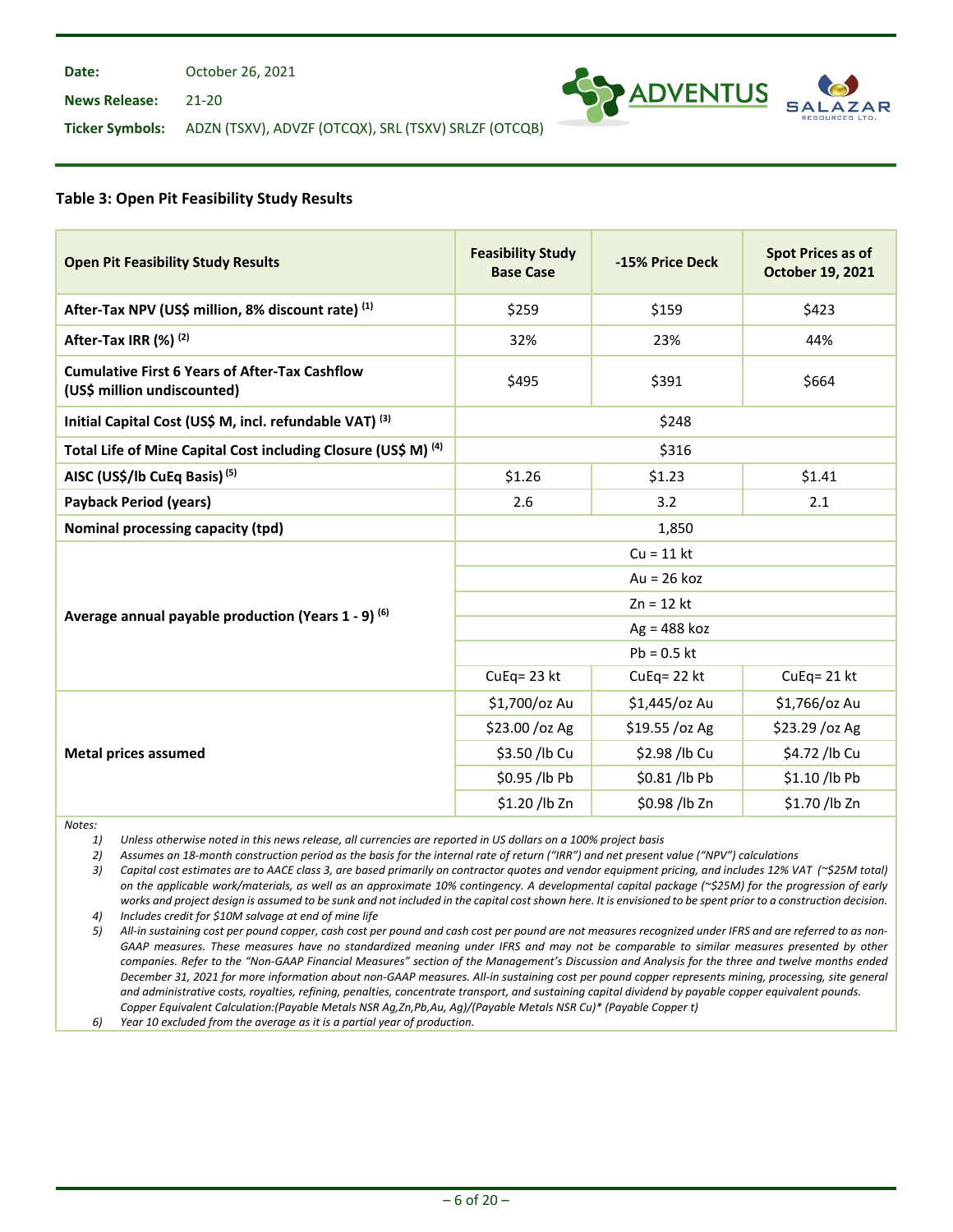**Date:**

October 26, 2021



**News Release:** 21-20

**Ticker Symbols:** ADZN (TSXV), ADVZF (OTCQX), SRL (TSXV) SRLZF (OTCQB)



**Figure 1: Curipamba Open-Pit Feasibility Study – After-Tax Cash Flow Profile**

# *Major changes in the 2021 Feasibility Study vs. the 2019 PEA*

- **Open-pit only**  Due to the underground resource having significant inferred material, and insufficient geotechnical drilling, the Partners decided to base the Feasibility Study on the open-pit only, and completed a separate updated PEA on the underground resources, whereas the 2019 PEA was on a combined open-pit and underground scenario
- **Infill drilling** 44-hole infill and step-out drill program was completed and allowed for significant conversion to Measured category of Mineral Resource, bringing the total number of core boreholes drilled to 391
- **Process optimization** Addition of a lead concentrate circuit provides a third saleable product and allows for the production of higher value copper and zinc concentrates with minimal lead penalties. Process optimization work introduced new chemical reagents, a 125-micron primary grind size, and allowed improvement on concentrate grades and recoveries
- **Mine optimization and mill throughput** Nameplate mill throughput was increased from 1,750 to 1,850 tpd, supported by an optimized mine plan that minimizes stockpiling. Significantly more rock waste was moved forward into preproduction from later in the mine life to provide sufficient materials to start the tailings storage facility construction ("TSF")
- **Site investigations** A LIDAR survey as well as geotechnical and hydrogeological drilling programs were completed which provide more accurate definition of surface and subsurface conditions, which were considered in the Feasibility Study designs
- **Commodity prices** Notably much higher at present than they were in 2019, which provides a positive economic benefit to the project financials, but using the same long-term consensus price methodology
- **Water usage** The project is now completely self-sufficient with respect to water requirements through the collection and use of rainfall/surface water on site. Water pumping from external river sources is no longer required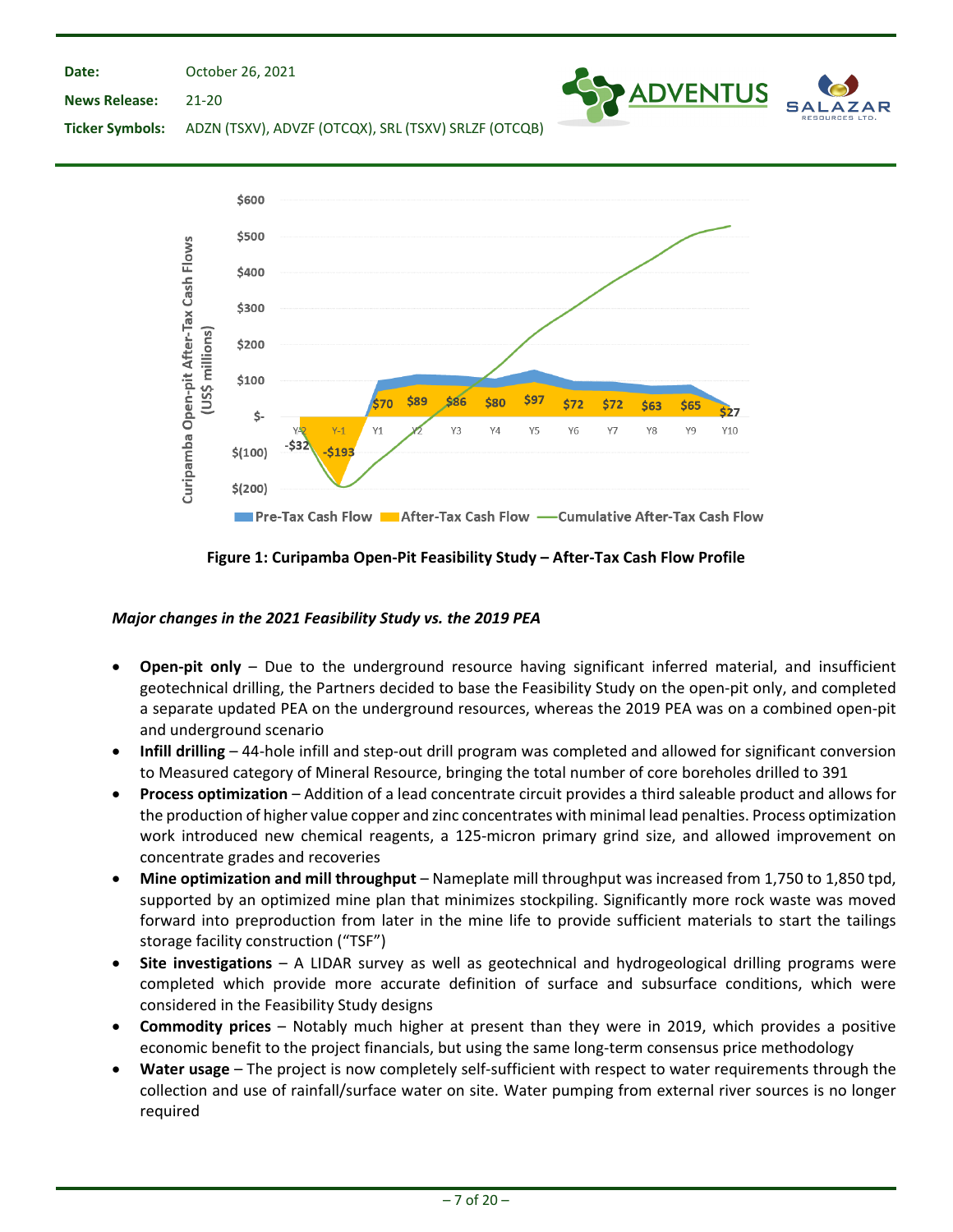

## *Open-Pit Mining*

The open-pit will be mined using a traditional truck and shovel operation with a contractor mining fleet consisting of drills, shovels, front end loaders, and 40-ton haul trucks. The open-pit will be developed in four phases and operate for approximately 10 years of production, with total material movement of 61.8 Mt (6.5 Mt ore and 55.3 Mt waste) at a strip ratio of 8.6 (including pre-stripping) and 6.02 without pre-stripping included. The open-pit mine design consists of a single pit with a mining sequence to maximize grade, but also provides suitable construction material for the project infrastructure and waste management facilities during construction. Mining of ore is expected to begin within 18 months of the start of pre-production waste movement.



## *Open-Pit Processing*

Previously conducted metallurgical test-work programs in 2014 and 2019 were supplemented with further comminution, flotation, locked cycle, solid/liquid separation test-work programs and associated minerology and assays during 2020 and 2021. Samples consisted of remaining material from the 2019 test-work campaign and new composite samples taken from representative drill cores in 2020 and 2021. Results corresponded well with previously completed test-work with improvements in recoveries and grades incorporated in the Feasibility Study.

Net recoveries to copper, zinc, and lead concentrates total 87.5% for copper, 84.7% for zinc, 51.8% for gold, 63.6% for silver, and 30.3% for lead. The net recoveries only include metals that are payable in their respective concentrates.

The process plant is expected to ramp-up production over a three-month period following completion of construction to a steady state throughput rate of 666,000 tonnes/year (1,850 tpd). The processing plant design includes a comminution circuit consisting of a two-stage crushing circuit followed by ball milling, and sequential flotation circuits producing copper, zinc, and lead concentrates.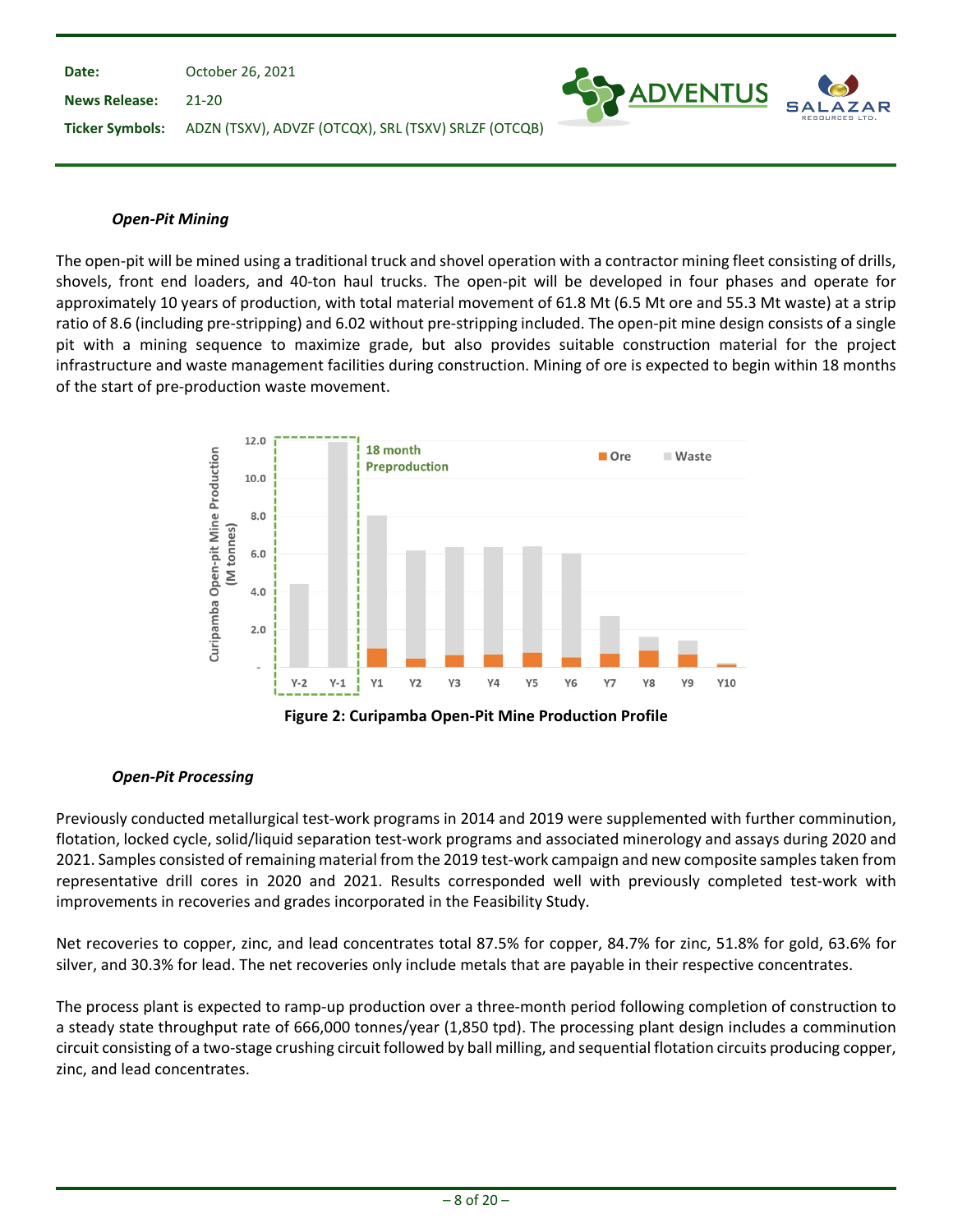**Date:**

October 26, 2021

ADVENTUS SA

AR

**News Release:** 21-20





**Figure 3: Curipamba Open-Pit Annual Copper and Copper Equivalent Production Profile**



**Figure 4: Curipamba Open-Pit Revenue by Payable Metal**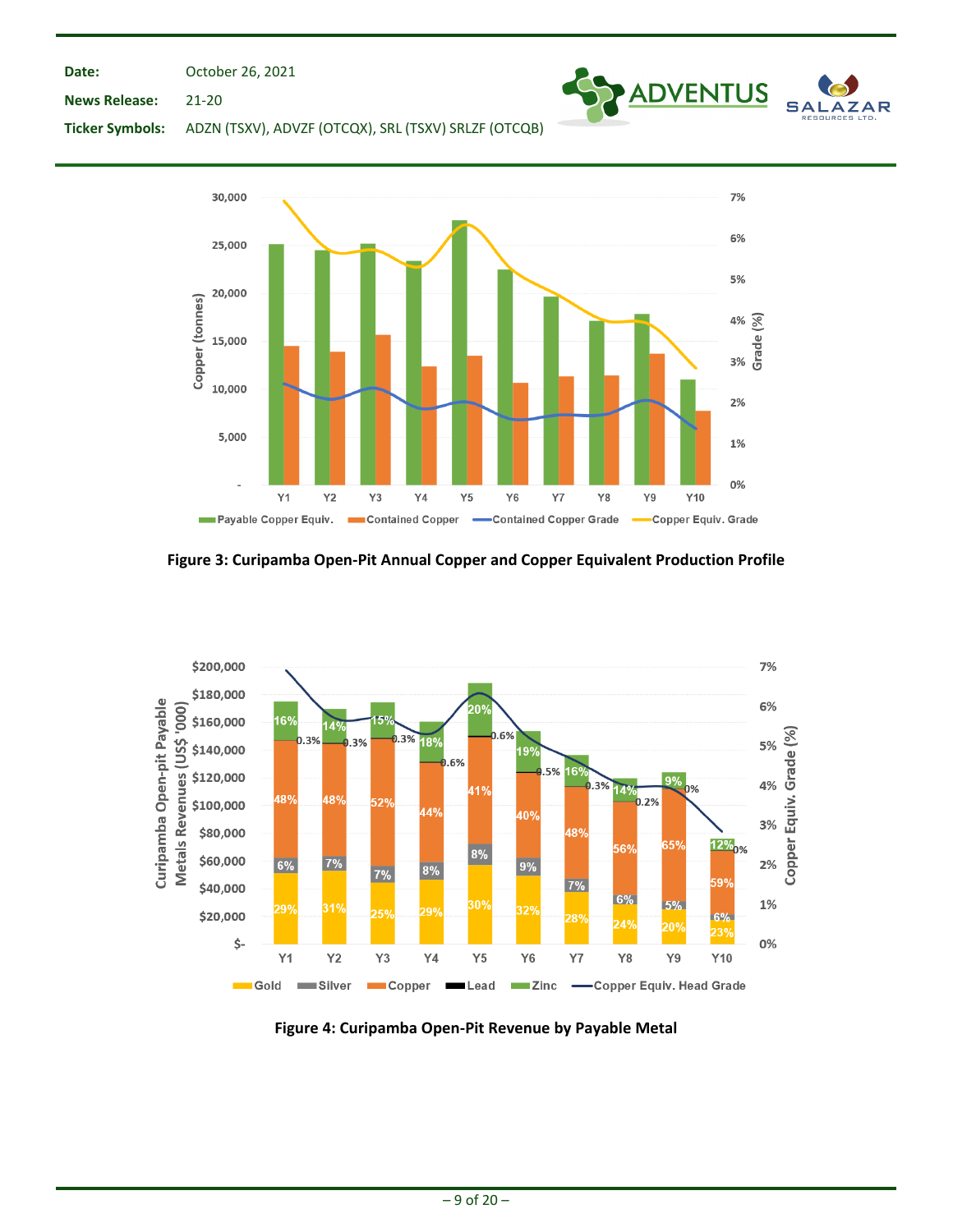



# **Figure 5: Curipamba Open-Pit Life-of-Mine Payable Revenue Mix**

## *Site Infrastructure*

The major infrastructure items considered and costed in the Feasibility Study support a mining and milling operation that is expected to operate 24-hours per day, seven-days per week. The design of project infrastructure has prioritized environmental protection, workforce safety, and operating efficiency while minimizing community impacts. The project site will consist of the open-pit mine and mining related workshops, a processing plant, waste rock and conventional tailings facility, and support service infrastructure such as warehousing, offices and workshops.

The project site is water positive for which water capture, treatment and discharge infrastructure has been allowed for and designed. The project will draw water from within the property and contain chemical process water and tailings within the TSF. Water management and treatment has been allowed for to treat both open-pit dewatering and surface facilities run-off to required environmental discharge standards.

The site will be supported by electrical grid power which requires the construction of a 7.1 km 69kV power line. The power grid of Ecuador is supplied mostly by hydro-electric generation, which may offer future credits to the project. The mine and process operations are supported by functional maintenance and administration infrastructure located on site as well as off-site locations for non-critical administrative functions. Select local access roads will be upgraded and maintained throughout the mine life.

The proposed tailings storage is of conventional design containing both tailings and process water. Waste rock and over burden will be split by type and placed in suitably designed facilities that will ensure stability and containment and runoff treatment of any potentially acid generating waste rock. All facilities are located near the open-pit mine to maximize efficiencies and minimize impact. The TSF is suitably designed to international standards for earthquake events, storms and floods.

## *Initial Capital Costs and Sustaining Costs*

The initial capital expenditures for the project as estimated by DRA are summarized in Table 4. Capital expenditures to be incurred after the start-up of operations are assigned to sustaining capital and are projected to be covered by operating cash flows. Project contingencies have been added where applicable, excluding capitalized operating costs, which results in an overall contingency of \$21.9M or 10% (excluding VAT).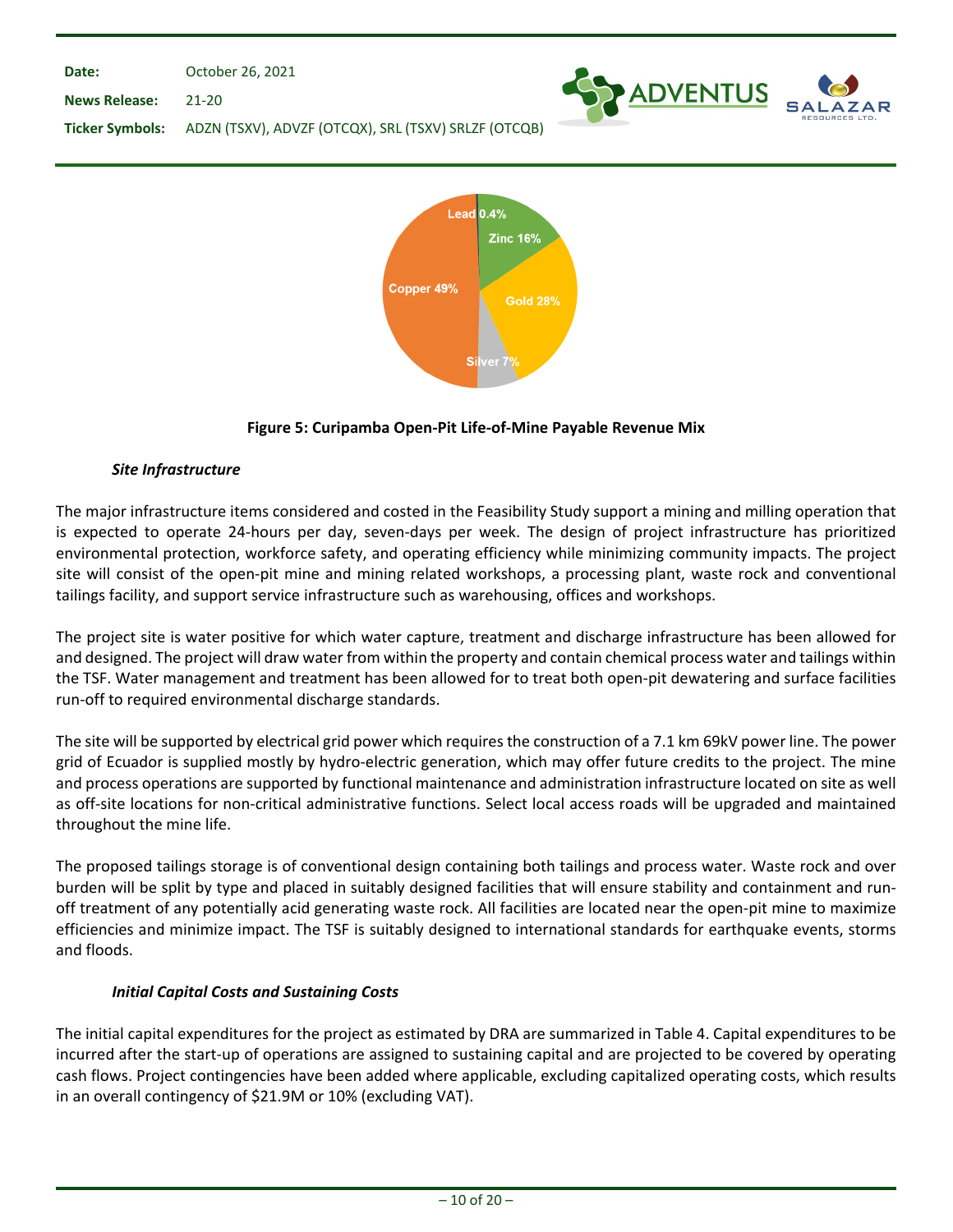| Date:                | October 26, 2021                                                     |                     |
|----------------------|----------------------------------------------------------------------|---------------------|
| <b>News Release:</b> | - 21-20                                                              | <b>SEX ADVENTUS</b> |
|                      | Ticker Symbols: ADZN (TSXV), ADVZF (OTCQX), SRL (TSXV) SRLZF (OTCQB) |                     |

The Curipamba project will benefit from established infrastructure in Ecuador, noting that the project is only 150 km by road to the major port city of Guayaquil. Local infrastructure owned by the Partners in the town of Las Naves will further support the project development. The estimated initial capital cost of \$248M is inclusive of applicable VAT, with approximately \$25 million expected to be refunded against VAT charged upon the commencement of concentrate sales.

## **Table 4: Initial Capital Cost Estimate**

| <b>Initial Capital Cost Comparison (\$M)</b>                                                                                                                          | 2019 PEA Total | 2021 Feasibility<br><b>Study Total</b> |               | Change<br>2019 PEA >> Feasibility Study |
|-----------------------------------------------------------------------------------------------------------------------------------------------------------------------|----------------|----------------------------------------|---------------|-----------------------------------------|
| Mining                                                                                                                                                                | \$19.3         | \$52.0                                 | ♠             | \$32.7                                  |
| Earthworks                                                                                                                                                            | \$22.2         | \$34.3                                 | ^             | \$12.2\$                                |
| <b>Process Plant</b>                                                                                                                                                  | \$73.0         | \$84.0                                 | ^             | \$10.9                                  |
| <b>Buildings</b>                                                                                                                                                      | \$3.8          | \$3.6                                  | →             | $-50.2$                                 |
| <b>Contractor Indirect</b>                                                                                                                                            | \$1.2          | \$18.4                                 | ♠             | \$17.2                                  |
| Freight & Logistics                                                                                                                                                   | \$4.2          | \$4.5                                  | $\rightarrow$ | \$0.3\$                                 |
| EPCM, Owners Cost, Consultants                                                                                                                                        | \$24.0         | \$25.0                                 | $\rightarrow$ | \$1.0                                   |
| Surface Mobile Equipment & Spares                                                                                                                                     | \$4.0          | \$4.3\$                                | $\rightarrow$ | \$0.3\$                                 |
| <b>Project Contingency</b>                                                                                                                                            | \$32.9         | \$21.9                                 | ψ             | $-$11.0$                                |
| <b>TOTAL</b>                                                                                                                                                          | \$184.5        | $$248.0^{(1)}$$                        | ♠             | \$63.4                                  |
| <b>Notes</b><br>1)<br>Capital cost estimates are to AACE class 3, are based primarily on contractor quotes and vendor equipment pricing, and includes 12% VAT (~\$25M |                |                                        |               |                                         |

*total) on the applicable work/materials, as well as an approximate 10% contingency. A developmental capital package (~\$25M) for the progression of early works and project design is assumed to be sunk and not included in the capital cost shown here. It is envisioned to be spent prior to a construction decision.*

DRA estimates the life-of-mine sustaining capital for Curipamba to be \$53M, which consists of \$29M during mine operations and \$34M in closure costs, offset by an estimated \$10M in salvage value upon mine closure. Sustaining capital will be funded by operating cash flows.

# *Open Pit Operating Costs*

The estimated operating costs for the Curipamba open-pit mine is \$56.21/t of mill feed – see Table 5. DRA has estimated the operating cost based on in-country contractor and supplier quotations, industry benchmarking, proprietary information, and its professional experience.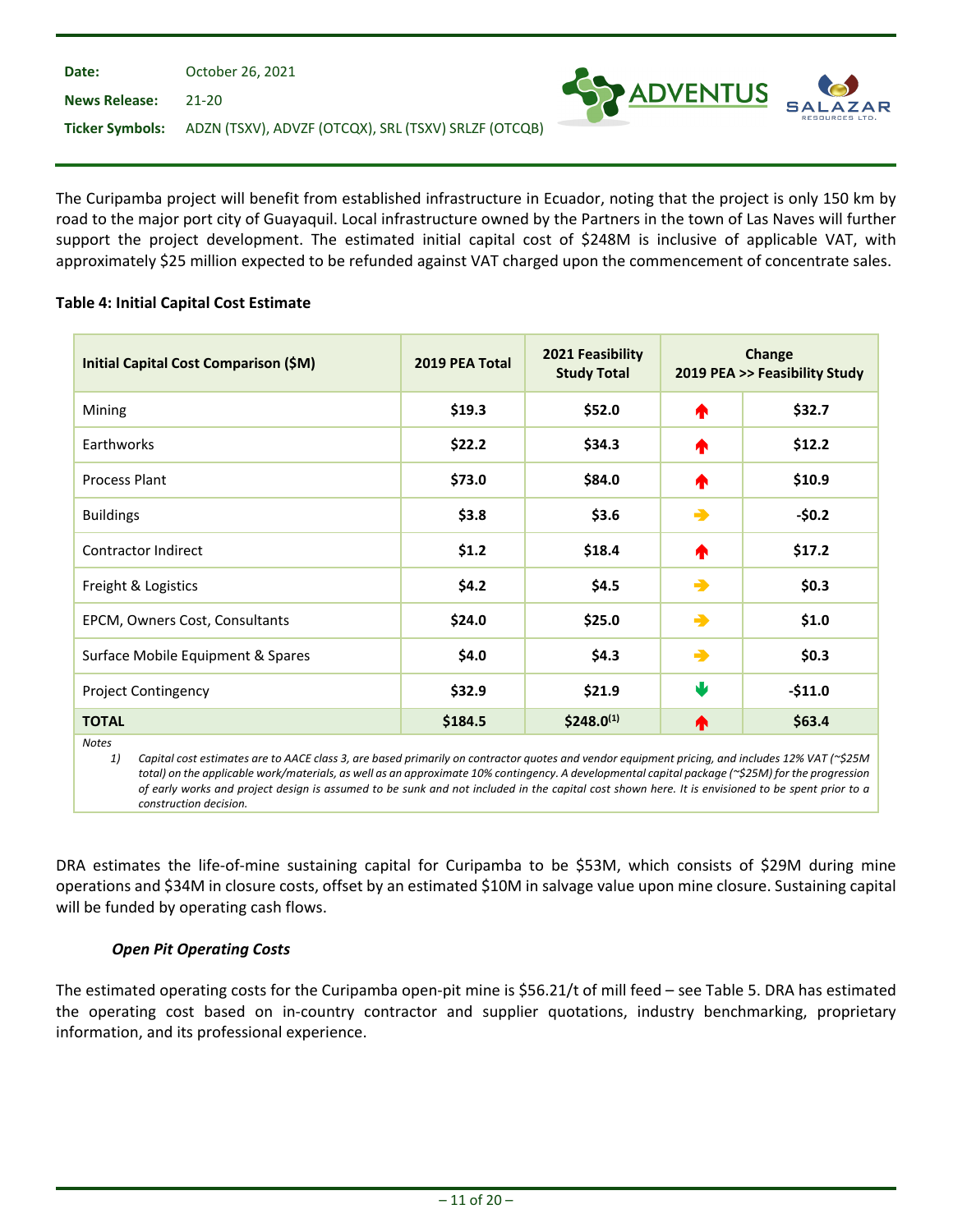**News Release:** 21-20



**Ticker Symbols:** ADZN (TSXV), ADVZF (OTCQX), SRL (TSXV) SRLZF (OTCQB)

## **Table 5: On Site Operating Cost for the Open-Pit**

| <b>Metric</b>                         | <b>Unit</b>   | 2021 Feasibility<br><b>Study</b> | <b>2019 PEA</b> |
|---------------------------------------|---------------|----------------------------------|-----------------|
| Open pit mining cost (excl. pre-prod) | US\$/t mined  | 3.35                             | 3.15            |
| <b>Processing cost</b>                | US\$/t milled | 22.74                            | 21.80           |
| G&A                                   | US\$/t milled | 8.95                             | 4.74            |

Projected Treatment Charges ("TCs") and transport charges for the copper, zinc and lead concentrates were developed by a global major off-taker based on their extensive mining projects experience in Latin America. Table 6 summarizes the key terms used in the Feasibility Study.

## **Table 6: Off Site Costs – Copper, Zinc and Lead concentrates**

| <b>Item</b>             | <b>Copper Concentrate</b>    | <b>Zinc Concentrate</b>  | <b>Lead Concentrate</b>      |  |  |  |
|-------------------------|------------------------------|--------------------------|------------------------------|--|--|--|
| <b>Treatment Charge</b> | \$80/dmt                     | US\$220 / dmt            | US\$180 / dmt                |  |  |  |
| <b>Refining Charge</b>  |                              |                          |                              |  |  |  |
| <b>Primary Metal</b>    | \$0.08 / lb Cu               | $\overline{\phantom{0}}$ | $\qquad \qquad \blacksquare$ |  |  |  |
| Gold                    | \$5.00 / oz                  |                          | \$15.00 / oz                 |  |  |  |
| <b>Silver</b>           | \$0.50 / oz                  | $\overline{\phantom{a}}$ | \$1.50 / oz                  |  |  |  |
| Payability              |                              |                          |                              |  |  |  |
| Copper                  | 96.5%                        |                          | $\overline{\phantom{0}}$     |  |  |  |
| <b>Zinc</b>             | $\overline{\phantom{a}}$     | 85%                      | $\overline{\phantom{a}}$     |  |  |  |
| Gold                    | 95%                          | 75%                      | 95%                          |  |  |  |
| <b>Silver</b>           | 90%                          | 75%                      | 95%                          |  |  |  |
| Lead                    | $\qquad \qquad \blacksquare$ | $\overline{\phantom{a}}$ | 95%                          |  |  |  |
| Moisture %              |                              | 10%                      |                              |  |  |  |
| Transportation          | $$71.74 /$ wmt               |                          |                              |  |  |  |

The concentrates are of good quality, with strong precious metals credits. A minor penalty for the combined zinc and lead grade in the copper concentrate was applied, at a rate of US\$3.00 / dmt for every 1% over 4%. Life-of-mine penalties for the copper concentrates were calculated to be approximately US\$4.7M, which could be decreased further with future blending strategies. Concentrates will be trucked approximately 275 km to the deep-water port at Posorja, southwest of Guayaquil, primarily on the Pan American highway, and shipped internationally.

## *Taxes and Royalties*

Taxes and royalties that are presented in the Feasibility Study were based on Ecuadorian legislated tax rates and reviewed by an independent tax consultant. Improvements may be possible based on final terms agreed upon with the Ecuadorian government within the exploitation agreement. Based on long-term prices assumed in the Feasibility Study, life-of-mine royalties to the government are estimated to be \$59M, value added taxes ("VAT") are estimated to be \$65M, while additional state taxes of \$105M and income taxes of \$147M – for an estimated total of \$376M in taxes and royalties to the government of Ecuador over the 10 year mine life. An additional 2% NSR royalty is also payable to Altius Minerals Corporation. The VAT portion of the taxes are assumed to be refundable against exported concentrate revenues.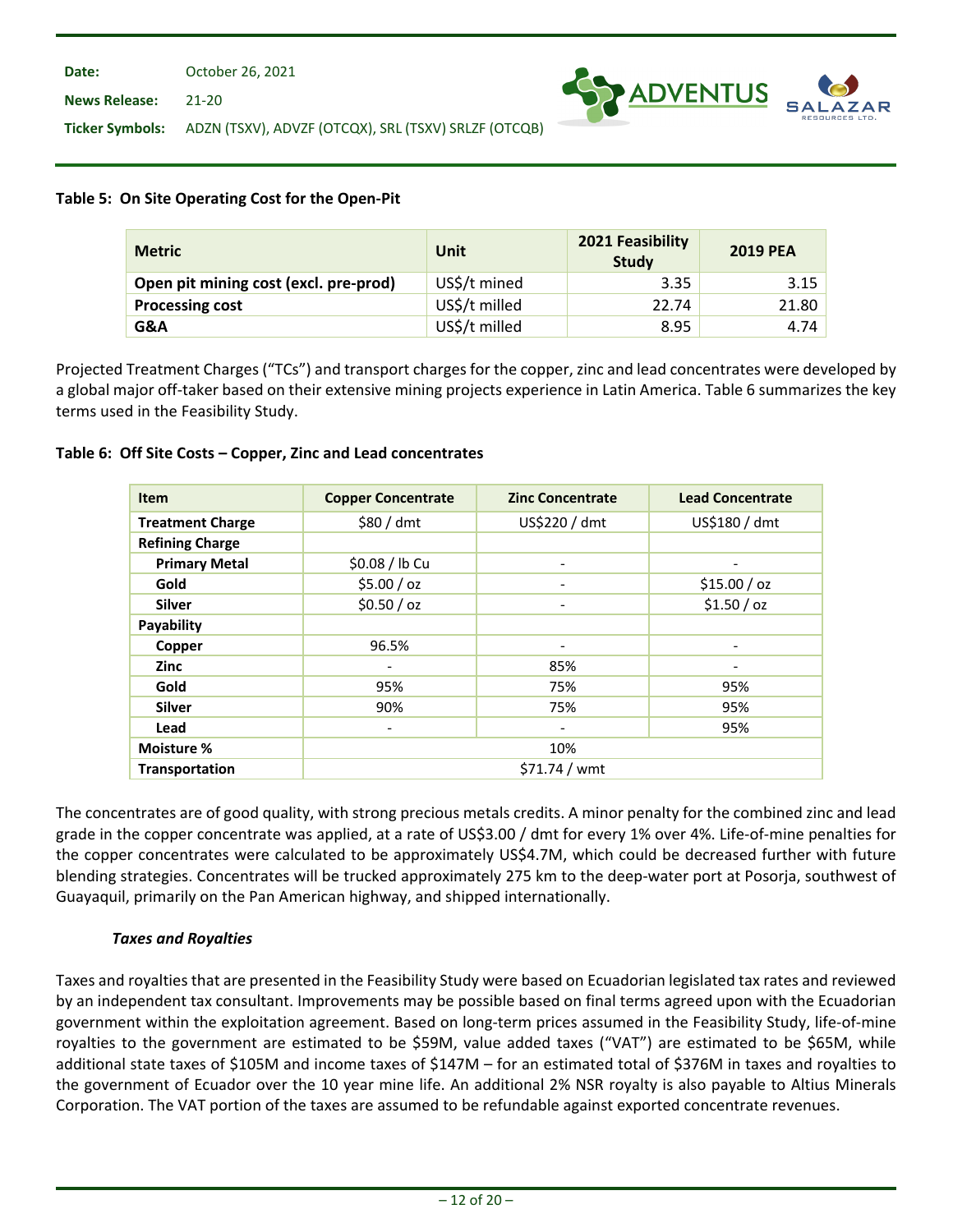**Date: News Release: Ticker Symbols:** ADZN (TSXV), ADVZF (OTCQX), SRL (TSXV) SRLZF (OTCQB) October 26, 2021 21-20

#### *Environmental and Community Matters*

Environmental and social baseline studies for the Curipamba project have been ongoing since November 2019, and preparation of the Environmental and Social Impact Assessment ("ESIA") started in June 2021 for the open pit mine and associated infrastructure. The ESIA is expected to be submitted to the government of Ecuador in November 2021, with approval expected by October 2022 after an established review and consultation process. The permitting and approval processes for the main access road and the power line to connect Curipamba to the national grid have also been initiated. Community consultations for the Curipamba project, feasibility study and ESIA started in May 2021 and will continue through 2022. More details on the ESIA will be included in a subsequent news release.

**SY ADVENTUS** 

#### **Underground Mine PEA**

The updated PEA for the underground mine expansion assumes the same metallurgy, treatment charges, refining charges, penalty assumptions, transport charges, tax structure, royalties, and surface infrastructure as the open-pit Feasibility Study. In particular, the process plant will be used for the underground operation, and the tailings storage facility has sufficient excess capacity to support the underground operation. As a result, this section will only summarize the underground PEA highlights, including the updated Mineral Resources amenable to underground mining, capital and operating costs estimates, and financial metrics.

The underground mine plan consists of 2.0 million tonnes at 2.48% Cu, 2.18% Zn, 1.25 g/t Au, 28.1 g/t Ag, 0.13% Pb of diluted Indicated Resources, and 0.8 million tonnes at 2.13% Cu, 2.46% Zn, 1.60 g/t Au, 26.4 g/t Ag, 0.09% Pb, of diluted Inferred Resources.

For consistency, the years of operation for the Underground PEA use the same starting point as the open-pit Feasibility Study, however the underground PEA is considered a separate mine plan on mineral resources exclusive of those used in the open-pit mine plan and will not potentially commence until the open-pit reserves are exhausted in year 10. Development capital for the Underground PEA is anticipated to be spent starting in year 9, to allow for the start of underground operations in year 10. NPV and IRR calculations for the Underground PEA have been significantly discounted back to year -2.

The preliminary economic assessment is preliminary in nature and includes inferred mineral resources that are considered too speculative geologically to have the economic considerations applied to them that would enable them to be categorized as mineral reserves. There is no certainty that the preliminary economic assessment will be realized. Mineral resources that are not mineral reserves do not have demonstrated economic viability.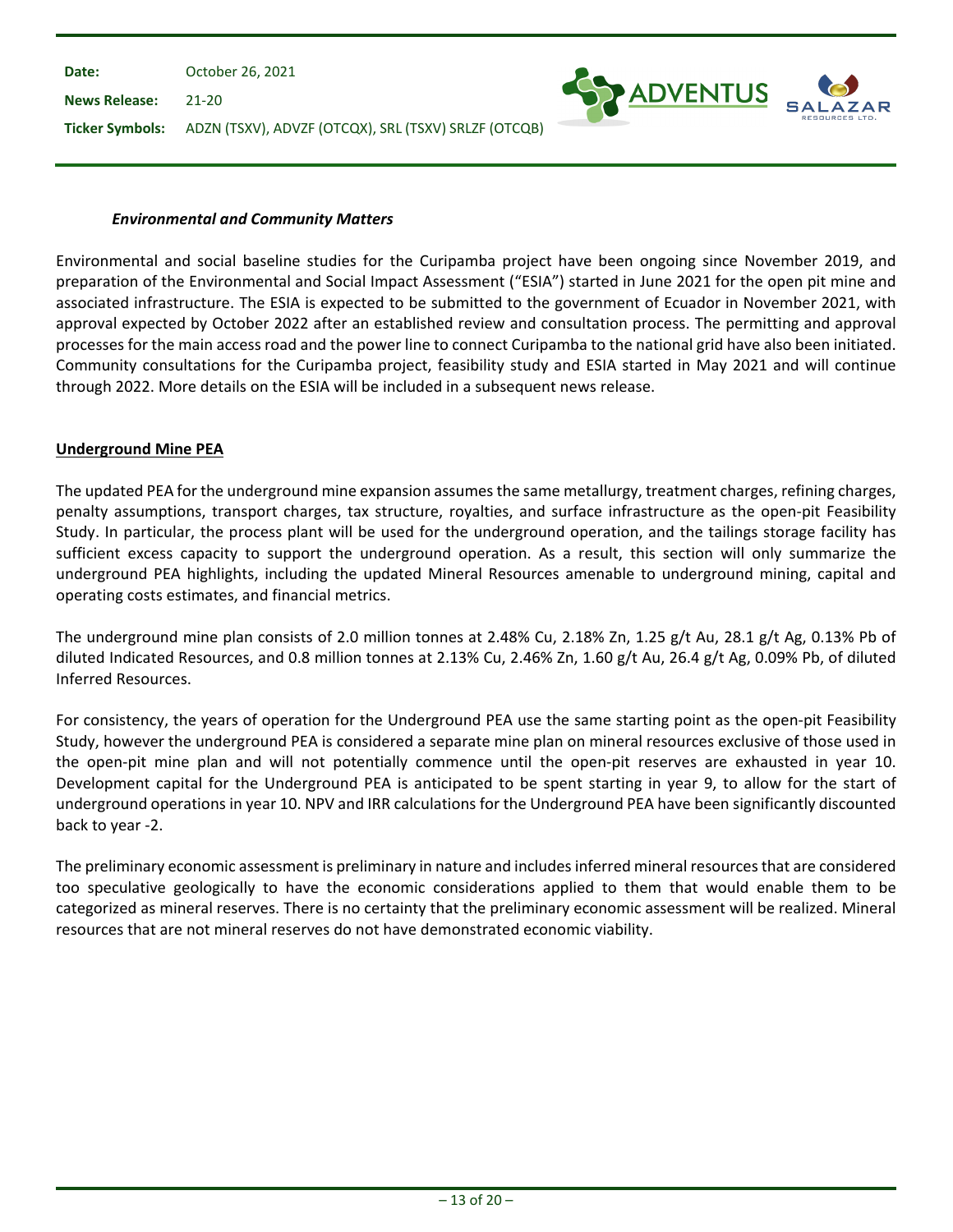**News Release:** 21-20



**Ticker Symbols:** ADZN (TSXV), ADVZF (OTCQX), SRL (TSXV) SRLZF (OTCQB)

## **Table 7: Curipamba Underground Mine PEA Results**

|                                                                | <b>Underground PEA</b><br><b>Base Case</b> | -15% Price Deck | <b>Spot Prices</b><br>as at Oct. 19, 2021 |
|----------------------------------------------------------------|--------------------------------------------|-----------------|-------------------------------------------|
| After-Tax NPV (\$M, 8% discount rate) (1)(2)                   | \$49                                       | \$27            | \$93                                      |
| Total development capital for underground (\$M) <sup>(3)</sup> | \$42                                       |                 |                                           |
| Nominal processing capacity (tpd)                              | 1,850                                      |                 |                                           |
|                                                                | $Cu = 14$ kt                               |                 |                                           |
| Average annual payable production (Years 11 - 14)              | $CuEq = 20 kt$                             | $CuEq = 20 kt$  | $CuEq = 20 kt$                            |
|                                                                | \$1,700/oz Au                              | \$1,445/oz Au   | \$1,766/oz Au                             |
|                                                                | \$23.00 / oz Ag                            | \$19.55 /oz Ag  | \$23.29 / oz Ag                           |
| <b>Metal prices assumed</b>                                    | \$3.50 /lb Cu                              | \$2.98 /lb Cu   | \$4.72 /lb Cu                             |
|                                                                | \$0.95 /lb Pb                              | \$0.81 /lb Pb   | \$1.10 /lb Pb                             |
|                                                                | \$1.20 /lb Zn                              | \$0.98 /lb Zn   | \$1.70 /lb Zn                             |

*Notes:*

*1) Unless otherwise noted in this news release, all currencies are reported in US dollars on a 100% project basis. Metals prices used are the same as the Feasibility Study*

*2) Underground PEA net present value ("NPV") calculations are discounted back to Y-2 of the open pit LOM for consistency* 

*3) Capital cost estimate is based on DRA in-house estimates and benchmarking, inclusive of 12% VAT (~\$4.5M)*

*4) CuEq is calculated as follows: (Payable Metals NSR Ag,Zn,Pb,Au, Ag)/(Payable Metals NSR Cu)\* (Payable Copper t)*

DRA has selected a drift and fill mining method for the Underground PEA to maximize mine recovery. The 2019 PEA assumed a room and pillar operation which had a lower overall mine recovery due to resource material left behind in the pillars despite having a similar development and operating cost.

The El Domo underground deposit is amenable to a drift and fill operation and can supply the mill with 1,850 tpd throughput. A 20-metre pillar composed primarily of waste rock will separate the exhausted open-pit from the underground mine. Development cost is estimated at US\$5,239/m for drift and fill.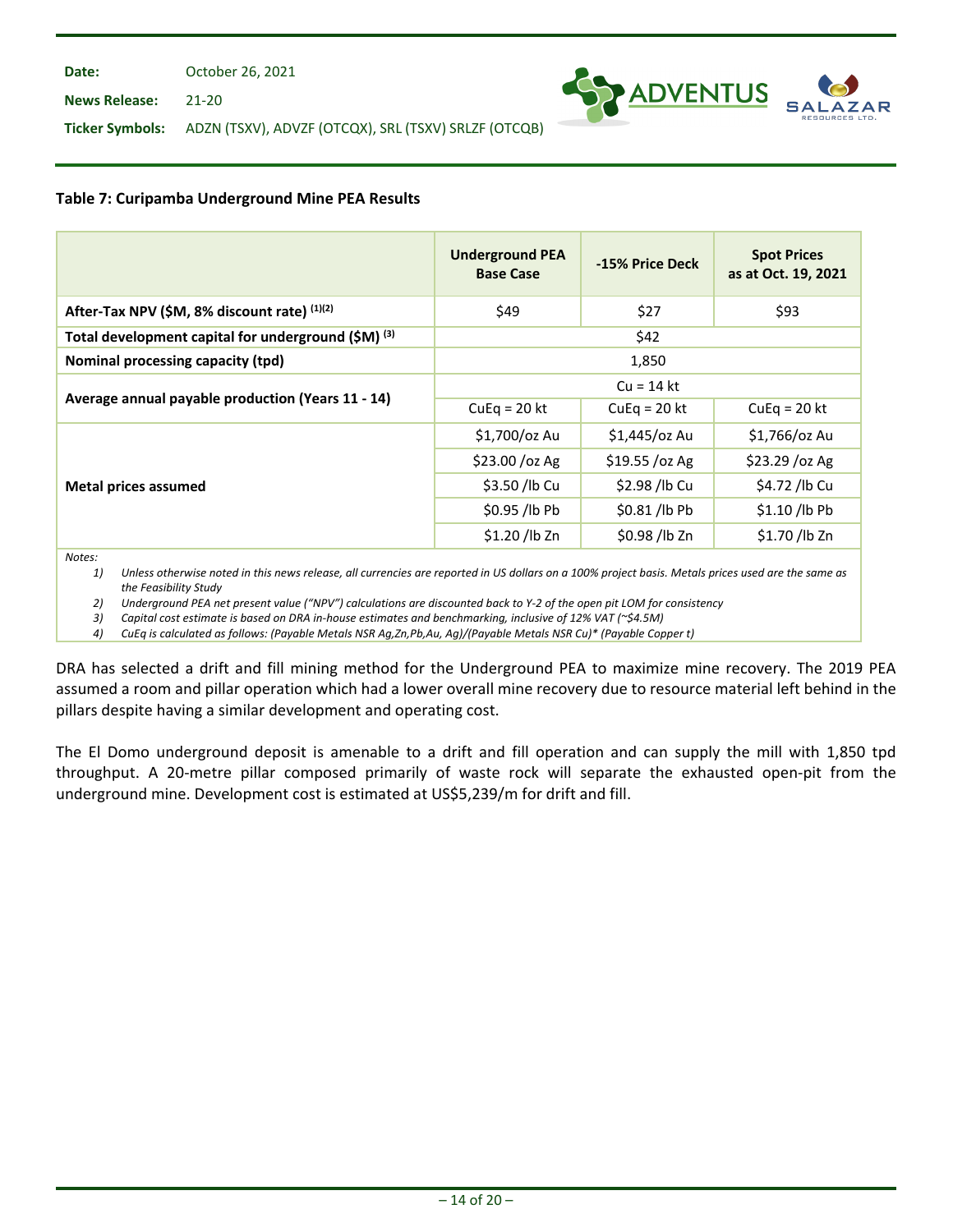October 26, 2021



**News Release:** 21-20

**Ticker Symbols:** ADZN (TSXV), ADVZF (OTCQX), SRL (TSXV) SRLZF (OTCQB)



**Figure 7: Curipamba Underground PEA Revenue by Payable Metal**



**Figure 9: Curipamba Underground PEA Annual Copper and Copper Equivalent Production**



**Figure 8: Curipamba Underground PEA Life-of-Mine Revenue by Payable Metal**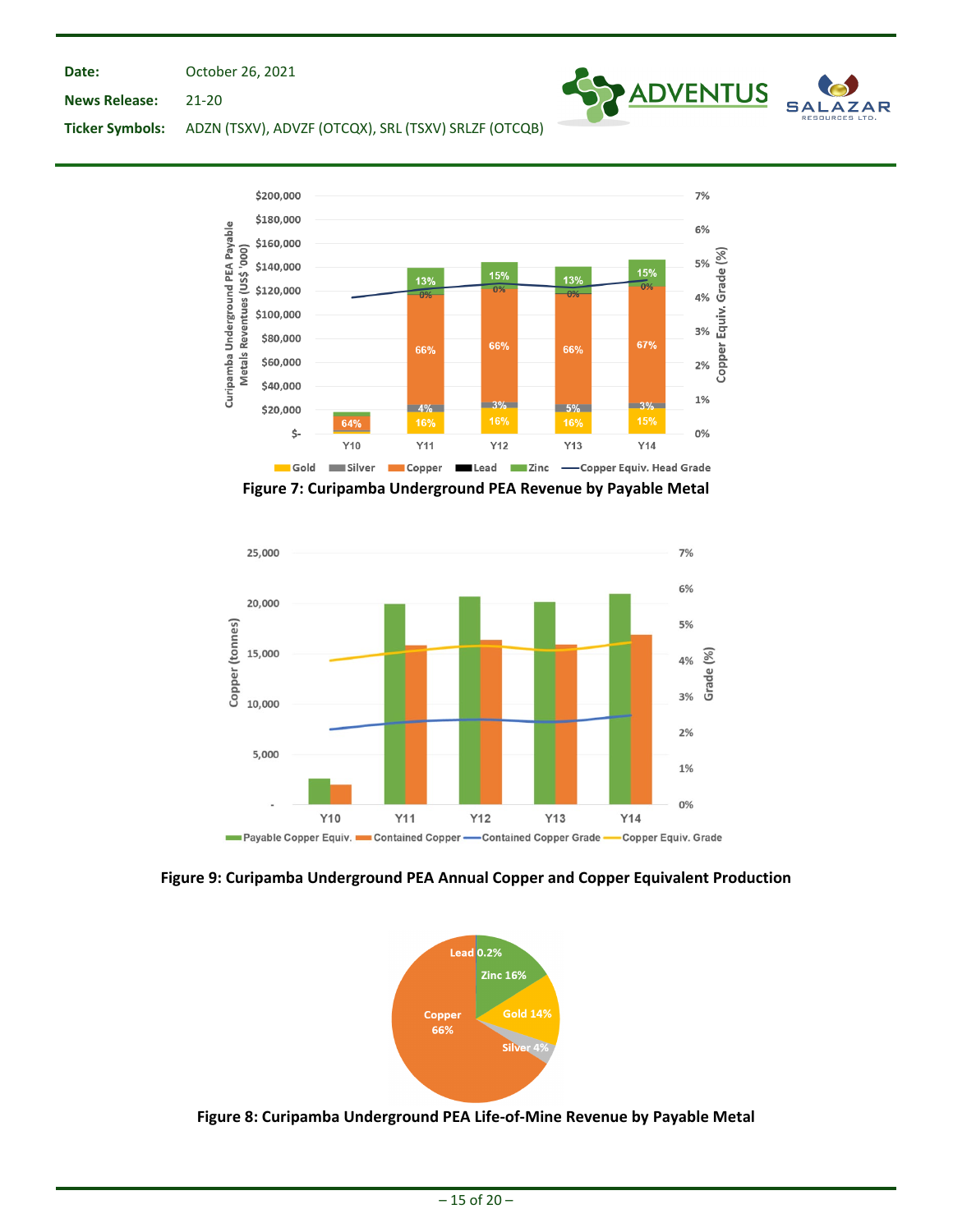

#### *Underground Mine Operating Costs*

The estimated operating cost for the Curipamba underground mine is \$75.58/t of mill feed exclusive of processing and G&A costs. DRA has estimated the operating cost based on in-country contractor and supplier quotations, industry benchmarking, proprietary information, and its professional experience.

#### **Table 8: On-Site Operating Cost Estimate for the Curipamba Underground Mine**

| <b>Metric</b>           | Unit                | <b>2021 PEA</b> | 2019 PEA |
|-------------------------|---------------------|-----------------|----------|
| Underground mining cost | US\$/t mined        | 70              | 71.50    |
| Cemented rock fill      | US\$/t mined        | 5               |          |
| Stockpile rehandling    | US\$/t of stockpile | 0.33            |          |
| Mine dewatering         | US\$/t mined        | 0.25            |          |
| Processing cost         | US\$/t milled       | 22.74           | 21.80    |
| G&A                     | US\$/t milled       | 8.95            | 4.74     |

## **Next Steps for Curipamba**

A comprehensive Adventus board and management review of all strategic development options is underway, including concentrate off-take and project finance packages, as well as potential options for strategic investment or a corporate transaction. Commercial discussions are at an advanced stage for up to US\$240M of non-equity financing. It is expected a final decision will be made on the strategic development options by the end of Q1 2022, at which point the detailed engineering phase is expected to have begun.

Following the completion of the Feasibility Study, Adventus will progress the following workstreams prior to construction decision approval and ramp-up to full scale construction:

- Complete detailed engineering
- Additional geotechnical drilling and test work to support the detailed design
- Additional geochemistry test work
- Upgrade existing and construct a new access road to the project site
- Power line detailed engineering, permitting and preparatory work
- Commence site preparatory infrastructure work (fencing, on-site roads, clear & grub, etc.)
- Install the previously purchased construction camp (see July 14, 2021 news release)
- Purchase engineering / vendor data for long lead equipment to support the detailed design (ball mill, flotation cells etc.)
- Prepare request-for-proposal documentation and tender the major construction contracts (mining, earthworks, concrete, steel, mechanical/piping, electrical and instrumentation), in preparation for award
- Complete final land acquisition
- Receive ESIA approval, and sign-off on investment and likely exploitation agreement

These activities are expected to cost approximately US\$25M to complete and are being funded through existing treasury cash and capital options as part of the current strategic review. These costs are not included in the Feasibility Study capital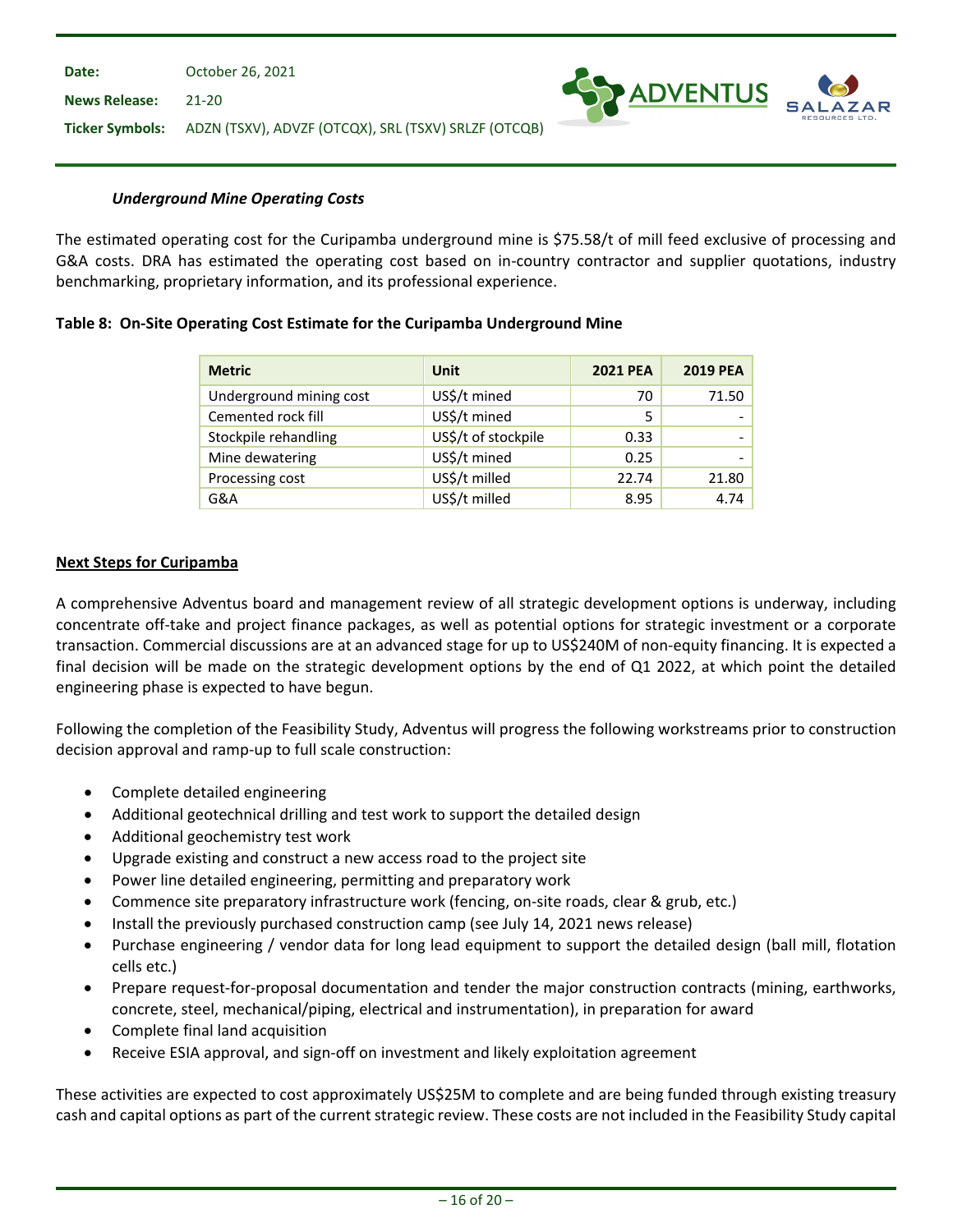| Date:                | October 26, 2021                                                     |  |
|----------------------|----------------------------------------------------------------------|--|
| <b>News Release:</b> | 21-20                                                                |  |
|                      | Ticker Symbols: ADZN (TSXV), ADVZF (OTCQX), SRL (TSXV) SRLZF (OTCQB) |  |

cost estimate or financial results, as they are required to be completed prior to a final construction decision expected by the end of 2022.

ADVENTUS

The estimated cost to further advance the underground mine to a Feasibility Study design is approximately US\$8M, requiring an estimated 2.5 years to complete. This is envisioned as a program once initial production from the open-pit is achieved and shall be financed through cash flows from the open-pit mine operations.

All currency units presented in this news release are in U.S. dollars unless otherwise stated.

## **Technical Information and Quality Control & Quality Assurance ("QAQC")**

The Curipamba project resource-related work program is being managed and reviewed by Vice President Exploration, Jason Dunning, M.Sc., P.Geo., a non-Independent Qualified Person within the meaning of NI 43-101. Salazar staff collect and process samples that are securely sealed and shipped to Bureau Veritas ("BV") in Quito for sample preparation that includes crushing and milling to prepare pulps that are then split for shipment to their facility in Lima, Peru for analysis.

All assay data have undergone internal validation of QAQC; noting there is an established sampling control program with blind insertion of assay blanks, certified industry standards and sample duplicates for the Curipamba project. A QAQC program is also in place at BV and includes insertion of blanks, standards, and duplicate reanalysis of selected samples. BV's quality system complies with the requirements for the International Standards ISO 9001:2000 and ISO 17025: 1999. At BV, gold is analyzed by classical fire assay techniques with an ICP-AES finish, and both silver and base metals are analyzed by a 44-element aqua regia ICP-AES technique. Overlimit protocols are in place for gold, silver, copper, lead, and zinc.

The engineering and technical content of the Feasibility Study and Underground PEA has been reviewed and approved by Mr. Dustin Small, P.Eng., Vice President of Projects for Adventus, a non-Independent Qualified Person, as defined by NI 43-101.

## **Qualified Persons**

The Mineral Resources disclosed in this press release have been estimated by Ms. Dorota El Rassi, P.Eng., SLR Consultant Engineer, independent of Adventus. By virtue of the education and relevant experience, Ms. El Rassi is "Qualified Person" for the purpose of National Instrument 43-101. Ms. El Rassi has read and approved the contents of this press release as it pertains to the disclosed Mineral Resource estimates.

Philip De Weerdt, Pr.Eng., MBA, Project Manager for DRA Americas Inc. is the Independent Qualified Person for the infrastructure, cost estimates, and financial results contained in this news release. Mr. De Weerdt, Pr.Eng., MBA, has been directly involved in the planning, implementation, and reporting of all related results.

Daniel Gagnon, P.Eng., Principal Mining Engineer for DRA Americas Inc. is the Independent Qualified Person for the openpit mine design and mineral reserves contained in this news release. Mr. Gagnon, P.Eng., has been directly involved in the planning, implementation, and reporting of all mining related results.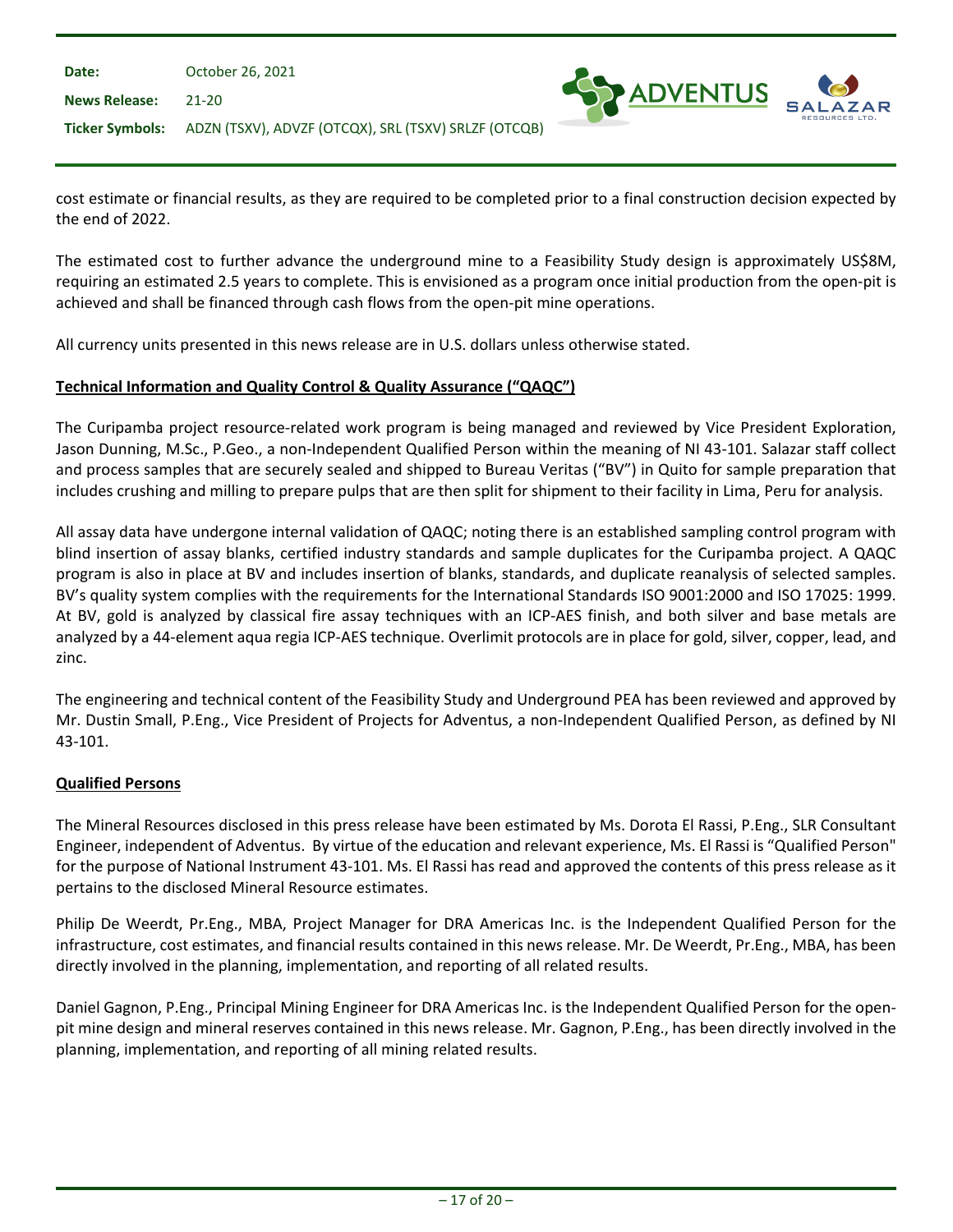| Date:                | October 26, 2021                                                     |  |
|----------------------|----------------------------------------------------------------------|--|
| <b>News Release:</b> | - 21-20                                                              |  |
|                      | Ticker Symbols: ADZN (TSXV), ADVZF (OTCQX), SRL (TSXV) SRLZF (OTCQB) |  |

Andre-Francois Gravel, Senior Mining Engineer for DRA Americas Inc. is the Independent Qualified Person for the underground PEA contained in this news release. Mr. Gravel, P.Eng., has been directly involved in the planning, implementation, and reporting of all results for the underground PEA.

ADVENTUS

Volodymyr Liskovych, PhD, P.Eng., Principal Process Engineer for DRA Americas Inc. is the Independent Qualified Person for the mineral processing information contained in this news release. Mr. Liskovych, PhD, P.Eng., has been directly involved in the planning, implementation, laboratory work, and reporting of all process related results.

Brett Stephens, RPEQ, CPEng, P.Eng, P.E., Principal, Senior Geotechnical Engineer for Klohn Crippen Berger is the Independent Qualified Person for the Tailings and Waste Rock Facility information contained in this news release. Mr. Stephens, RPEQ, CPEng, P.Eng, P.E., has been directly involved in the planning, implementation, and reporting of all results.

Ken Embree, P.Eng., President of Knight Piésold is the Independent Qualified Person for the environmental and community information contained in this news release. Mr. Embree, P.Eng., participated in the planning, implementation, and reporting of all results.

Each of the individuals above are IQPs for the purposes of NI 43-101. All scientific and technical information in this press release in respect of El Domo and or the Feasibility is based on information prepared by or under the supervision of those individuals.

The Mineral Resource estimate and Mineral Reserves statement in this news release has been classified in accordance with CIM Definition Standards – For Mineral Resources and Mineral Reserves (May 14, 2014). An NI 43-101 Technical Report will be filed on SEDAR within 45 days of the disclosure of this news release.

# **About Adventus**

Adventus Mining Corporation is an Ecuador focused copper-gold exploration and development company. Its strategic shareholders include Altius Minerals Corporation, Greenstone Resources LP, Wheaton Precious Metals Corp., and the Nobis Group of Ecuador. Adventus is advancing the Curipamba copper-gold project through a feasibility study, while continuing to explore the broader 215 square kilometre district. In addition, Adventus is engaged in a country-wide exploration alliance with its partners in Ecuador, which has incorporated the Pijili and Santiago copper-gold porphyry projects to date. Adventus also controls an exploration project portfolio in Ireland with South32 Limited as funding partner as well as an investment portfolio of equities in several exploration companies. Adventus is based in Toronto, Canada, and is listed on the TSX Venture Exchange under the symbol ADZN and trades on the OTCQX under the symbol ADVZF.

## **About Salazar**

Salazar Resources Limited is focused on creating value and positive change through discovery, exploration, and development in Ecuador. The team has an unrivalled understanding of the geology in-country and has played an integral role in the discovery of many of the major projects in Ecuador, including the two newest operating gold and copper mines. Salazar Resources has a wholly owned pipeline of copper-gold exploration projects across Ecuador with a strategy to make another commercial discovery and farm-out non-core assets. The Company actively engages with Ecuadorian communities and together with the Salazar family it co-founded The Salazar Foundation, an independent non-profit organization dedicated to sustainable progress through economic development. The Company already has carried interests in three projects. At its maiden discovery, Curipamba, Salazar Resources has a 25% stake fully carried through to production. At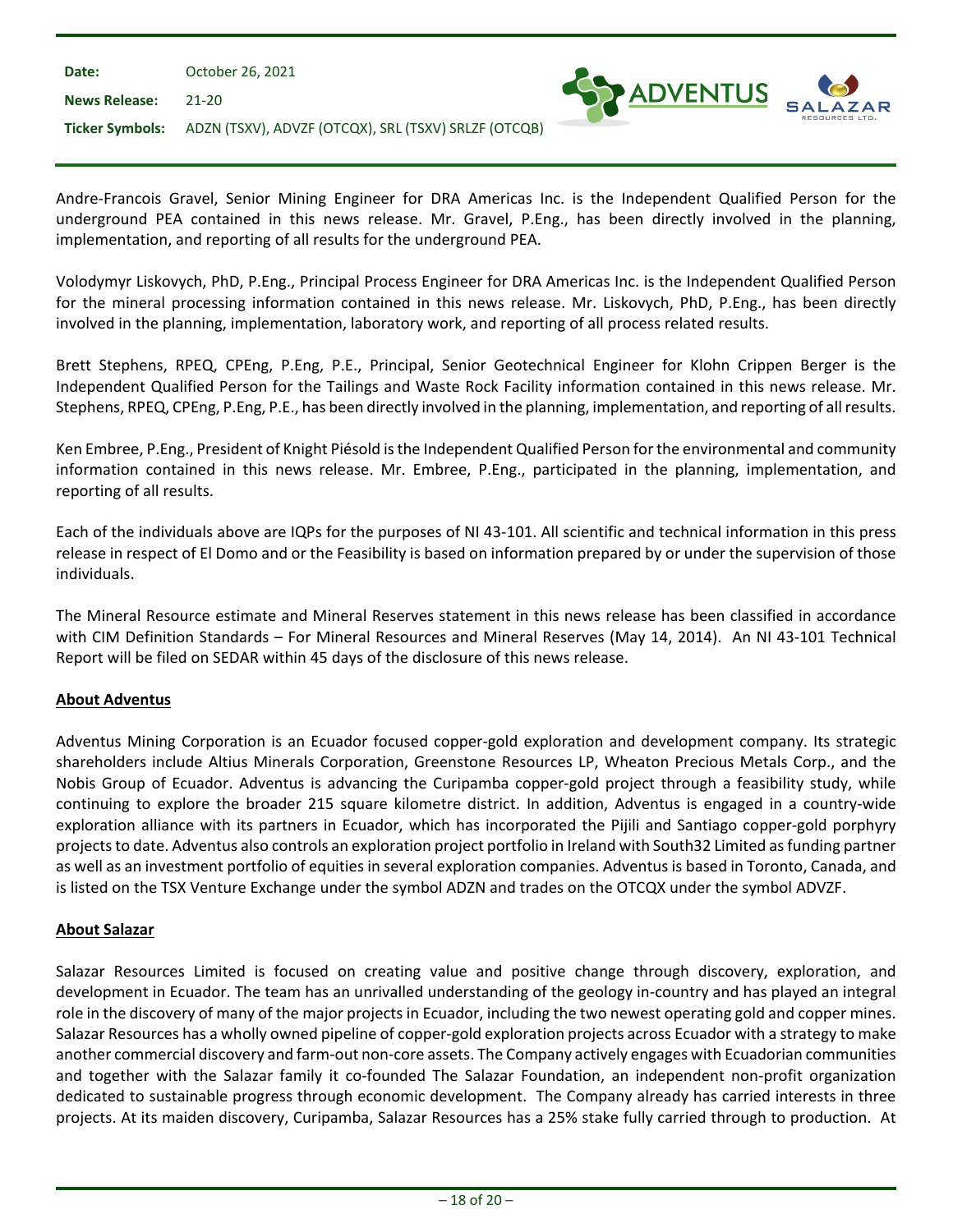| Date:                | October 26, 2021                                                     |  |
|----------------------|----------------------------------------------------------------------|--|
| <b>News Release:</b> | $21-20$                                                              |  |
|                      | Ticker Symbols: ADZN (TSXV), ADVZF (OTCQX), SRL (TSXV) SRLZF (OTCQB) |  |

two copper-gold porphyry projects, Pijili and Santiago, the Company has a 20% stake fully carried through to a construction decision.

ADVENTUS

Neither the TSX Venture Exchange nor its Regulation Services Provider (as that term is defined in the policies of the TSX Venture Exchange) accepts responsibility for the adequacy or accuracy of this news release.

#### **About DRA**

DRA Global Limited (ASX: DRA | JSE: DRA) is a diversified global engineering, project delivery and operations management group. Founded in 1984, its impressive track record spans over three decades. With expertise in the areas of project development, mining, mineral processing, plant optimisation, operations & maintenance and related water, energy, and infrastructure requirements, the company successfully delivers comprehensive solutions to the resources sector. DRA has detailed design and construction at its core but also supports major innovations to drive cost savings at the Preliminary Economic Assessment and Feasibility Study level while focused on guiding these projects through to construction. DRA has offices in Africa, Australia, Canada, Peru, China, and the United States.

This press release contains "forward -looking information" within the meaning of applicable Canadian securities laws. Forward-looking statements are based on the beliefs, expectations, and opinions of the management of the Partners as of the date the statement is published, and the Partners assumes no obligation to update any forward-looking statement, except as required by law. In certain cases, forward–looking statements can be identified by the use of words such as "plans", "expects", "outlook", "guidance", "budget", "scheduled", "estimates", "forecasts", "intends", "anticipates" or "believes", or variations of such words and phrases or statements that certain actions, events or results "may", "could", "would", "might", "will be taken", "occur" or "be achieved" or the negative of these terms or comparable terminology.

Forward-looking statements relate to future events or future performance and reflect management's expectations or beliefs regarding future events including, but not limited to, statements and information related to the results of the Feasibility Study and updated Mineral Reserves for El Domo, including the forecasted economics of the Curipamba project, expected gold, silver, copper and zinc production (and the grade of such gold, silver, copper and zinc production) from the Curipamba project and projected operating and capital costs associated with the Company's planned operations at the Curipamba project, the Proven and Probable reserves of gold, silver, copper and zinc, the capacity of tailings facility with regard to significant reserve additions, process optimization resulting from the addition of a lead concentrate circuit providing a third saleable product and allowing for the production of clean copper and zinc concentrates with minimal Pb penalties, and the self-sufficiency of water requirements through the use of rainfall/surface water on site; statements and information related to the results of the PEA, including the forecasted economics of the Underground PEA, the commencement of the Underground PEA upon the exhaustion of the open-pit reserves in year 10, the development capital being deployed with respect to the Underground PEA in year 9, the additional indicated and inferred gold, silver, copper and zinc resources, the plan to upgrade underground resources to a reserve by means of additional drilling and test-work supporting a separate feasibility study costing approximately US\$8M over 2.5 years; statements and information relating to the mining process; the projected taxes and LOM royalties to the Ecuadorian government within the exploitation agreement; the 2% NSR royalty payable to Altius Mining Corporation; statements and information relating to the ESIA, including the expectation the ESIA will be submitted to the Ecuadorian government in November, 2021, expectation approval will be received by October 2022, and the permitting and approval process for the main access road and power lines having been initiated and the community consultations for the El Domo project; statements and information relating to the discussions regarding the up to US\$240M non-equity financing; the progression of various workstreams which are anticipate to cost US\$25M to complete; filing the Technical Report summarizing the results of the Feasibility Study by the Partners with 45 days of the disclosure of this news release; the estimated mine life of the Curipamba project; gold, silver, copper and nickel price assumptions; exchange rate assumptions; the merits of the Curipamba project; and other statements regarding future plans, expectations, guidance, projections, objectives, estimates and forecasts, as well as statements as to management's expectations with respect to such matters.

Forward-looking statements are necessarily based upon estimates and assumptions, which are inherently subject to significant business, economic and competitive uncertainties and contingencies, many of which are beyond the Partners' control and many of which, regarding future business decisions, are subject to change. Assumptions underlying the Partners' expectations regarding forward-looking statements or information contained in this press release include, but are not limited to, the Partners will be able to accomplish its plans and objectives with respect to the Feasibility Study, PEA, ESIA and the Curipamba project on the expected timeline; market fundamentals will accord with the estimates and assumptions contained in the Feasibility Study and PEA; the receipt of any necessary approvals and consents in connection with the development of the Curipamba